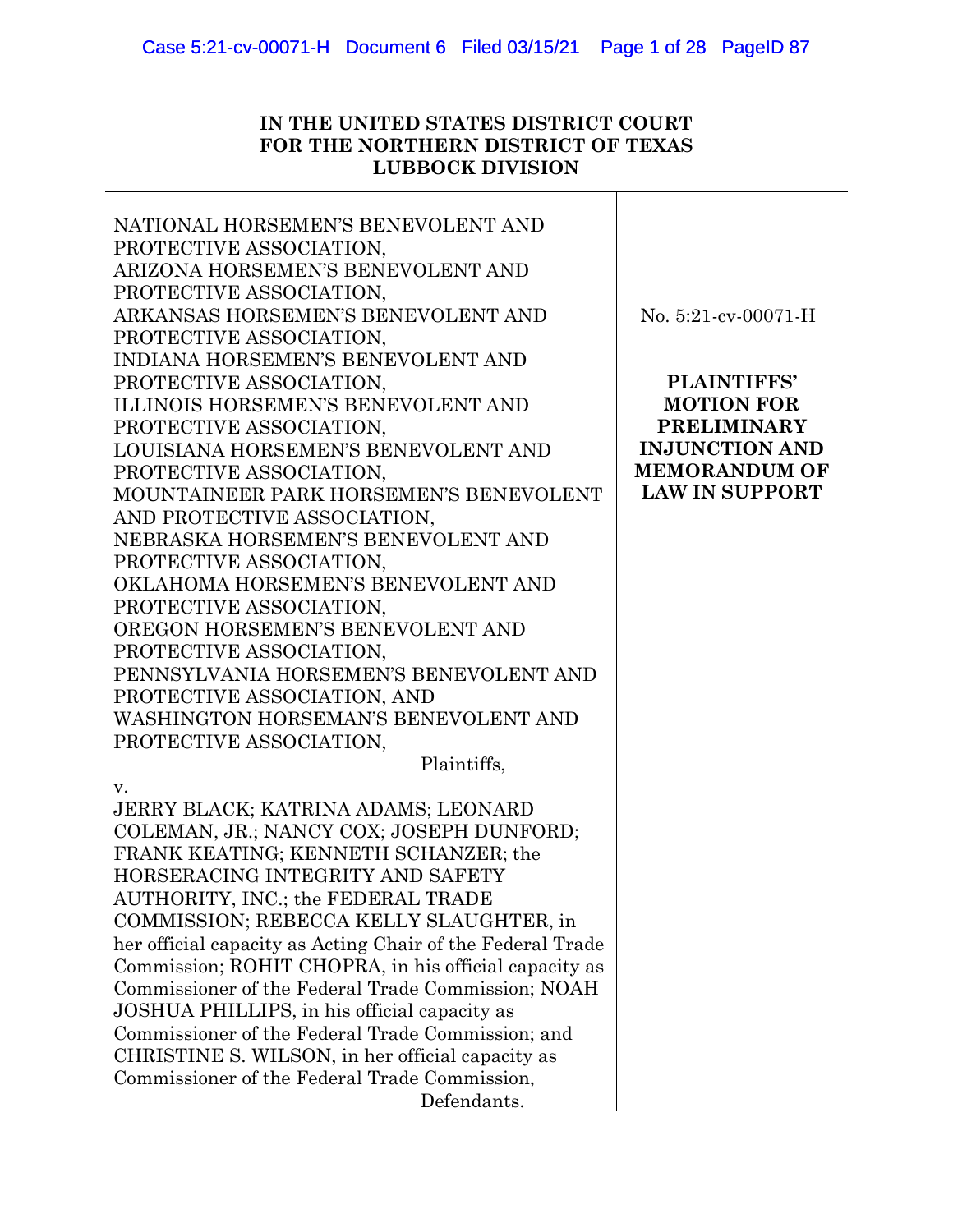# **TABLE OF CONTENTS**

| The Horsemen have a substantial likelihood of success on the<br>I.                                                               |
|----------------------------------------------------------------------------------------------------------------------------------|
| A. Delegating authority to the private Nominating Committee<br>to select the Board members of the Authority violates the         |
| B. Delegating regulatory power to the Authority violates the                                                                     |
| 1. HISA unconstitutionally delegated authority to a                                                                              |
| 2. The veneer of FTC oversight does not negate the                                                                               |
| 3. Even if the Authority were public, there was no<br>"intelligible principle" given to the Authority to guide                   |
|                                                                                                                                  |
| 1. The FTC was not given an "intelligible principle" on                                                                          |
| 2. The "intelligible principle" standard should be overruled 14                                                                  |
| II. The Horsemen have a substantial threat of irreparable harm<br>because they are being denied their constitutional right to be |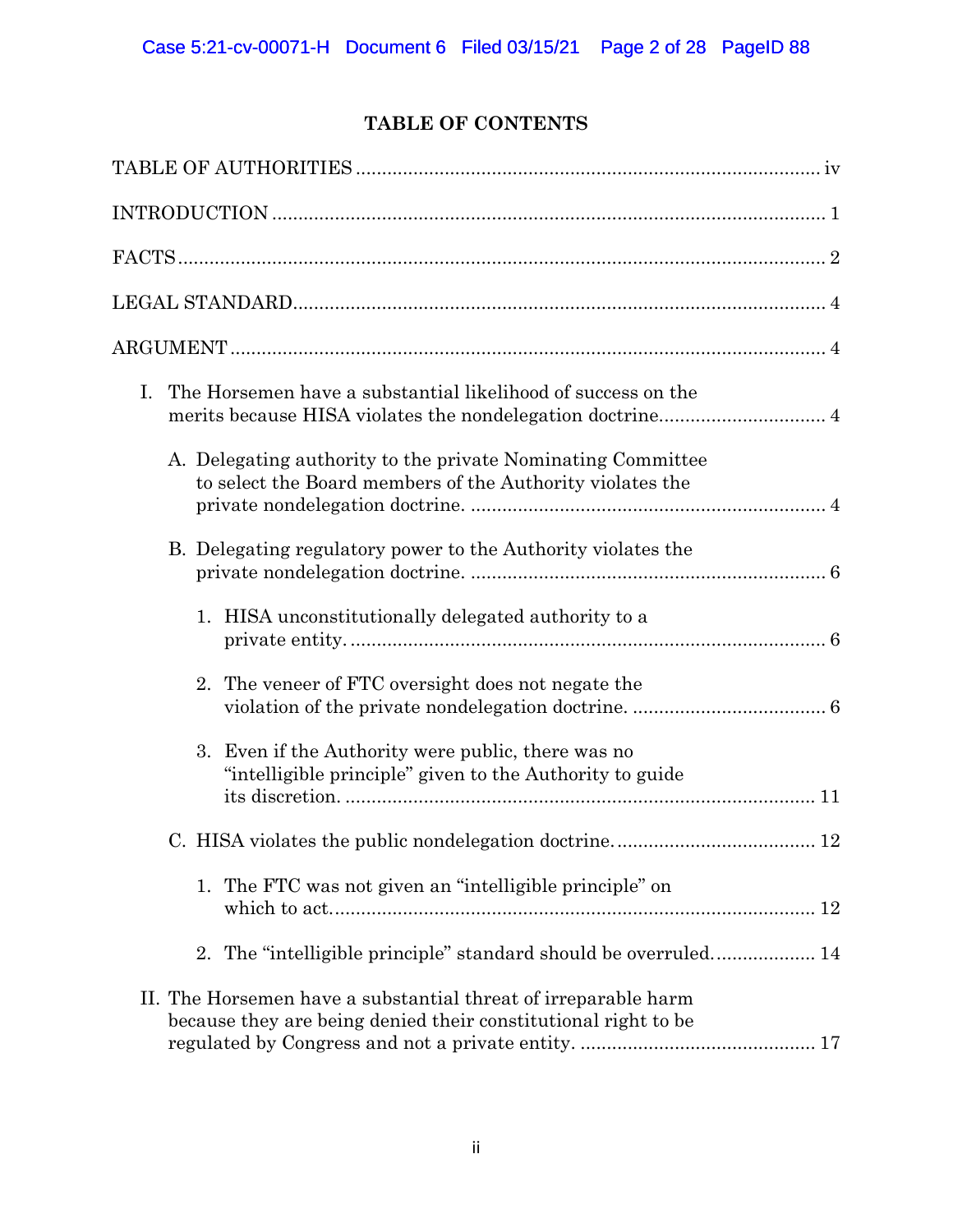# Case 5:21-cv-00071-H Document 6 Filed 03/15/21 Page 3 of 28 PageID 89

| III. The threatened injury to the Horsemen outweighs any harm<br>that will result if the injunction is granted because the only                                                                    |    |
|----------------------------------------------------------------------------------------------------------------------------------------------------------------------------------------------------|----|
| IV. The grant of an injunction is in the public interest because<br>upholding the Constitution is always in the public interest and<br>because the FTC will not waste valuable resources enforcing |    |
|                                                                                                                                                                                                    |    |
|                                                                                                                                                                                                    |    |
|                                                                                                                                                                                                    | 23 |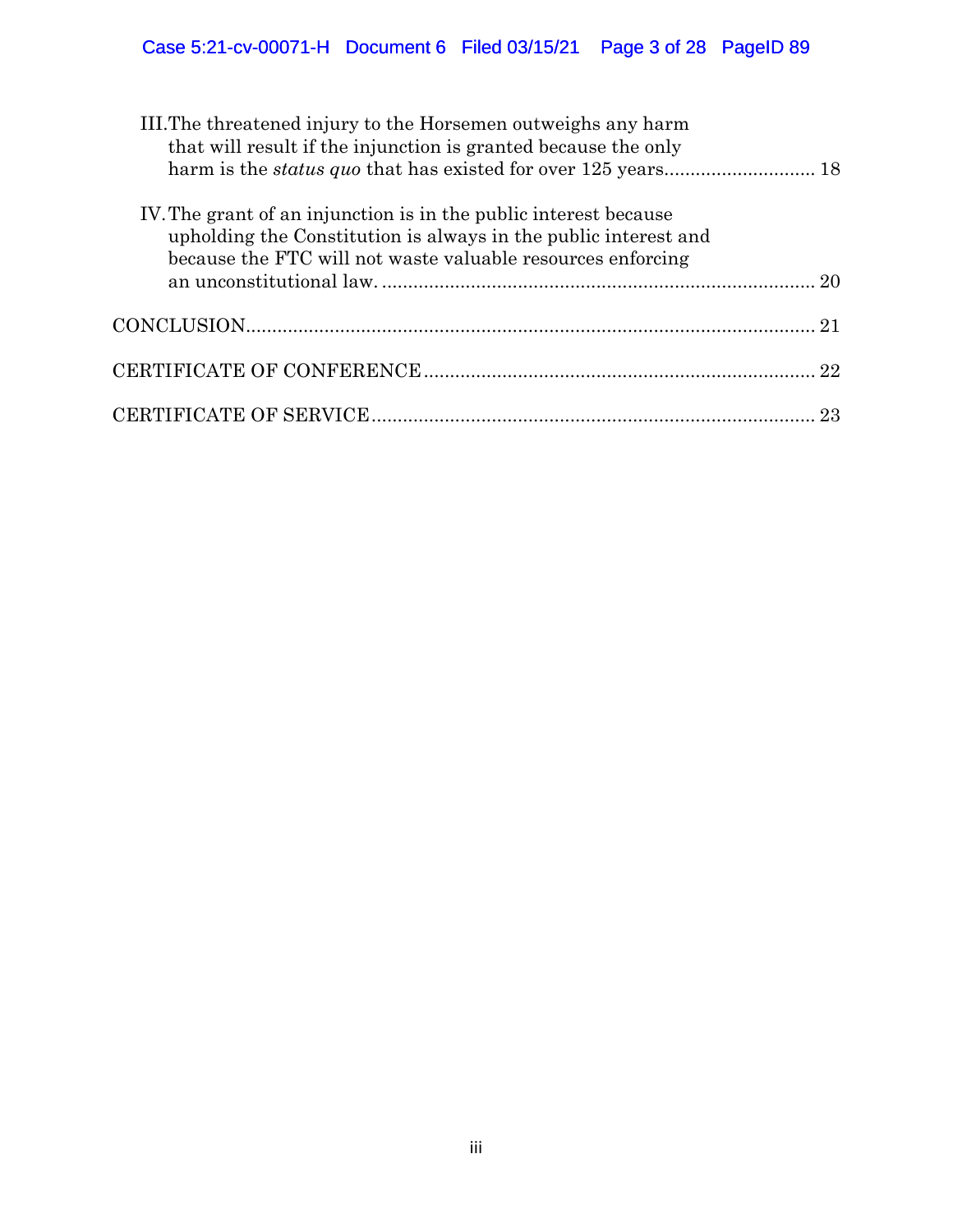## **TABLE OF AUTHORITIES**

## **Cases**

| A.L.A. Schechter Poultry Corp. v. United States,                                                              |  |
|---------------------------------------------------------------------------------------------------------------|--|
| Ass'n of Am. R.R. v. U.S. Dep't. of Transp.,                                                                  |  |
| Buckley v. Valeo,                                                                                             |  |
| Carter v. Carter Coal Co.,                                                                                    |  |
| Currin v. Wallace,                                                                                            |  |
| Dep't of Transp. v. Ass'n of Am. R.R.,                                                                        |  |
| Eubank v. City of Richmond,                                                                                   |  |
| Gonzales v. Mathis Indep. Sch. Dist.,                                                                         |  |
| Gundy v. U.S.,                                                                                                |  |
| Jackson Women's Health Org. v. Currier,                                                                       |  |
| Jackson Women's Health Org. v. Currier,                                                                       |  |
| Michigan v. EPA,                                                                                              |  |
| Nat'l Fed'n of Indep. Bus. v. Perez,<br>No. 5:16-cv-00066-C, 2016 WL 3766121 (N.D. Tex. June 27, 2016) 18, 19 |  |
| Nat'l Solid Wastes Mgmt. Ass'n v. City of Dallas,                                                             |  |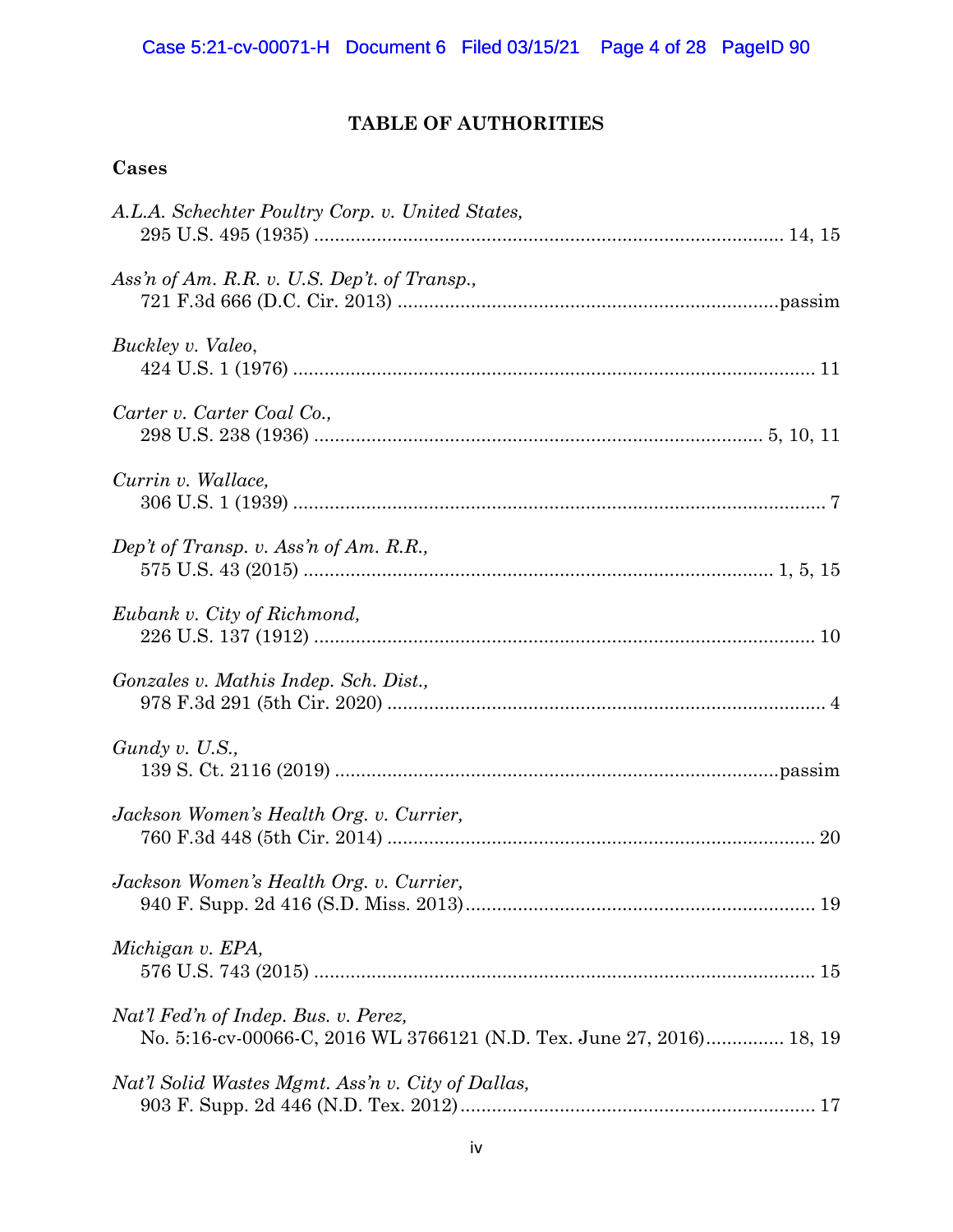| Panama Refining Co. v. Ryan,                           |
|--------------------------------------------------------|
| Paul v. United States,                                 |
| Perez v. Mortgage Bankers Ass'n,                       |
| Seila Law LLC v. Consumer Fin. Prot. Bureau,           |
| Sierra Club v. Sigler,                                 |
| Sunshine Anthracite Coal Co. v. Adkins,                |
| Touby v. United States,                                |
| Washington ex rel. Seattle Title Trust Co. v. Roberge, |
| Whitman v. Am. Trucking Ass'ns,                        |
| <b>Statutes</b>                                        |
|                                                        |
| Consolidated Appropriations Act, 2021                  |
| Percy-Gray Racing Law,                                 |
| <b>Other Authorities</b>                               |
| Amy Coney Barrett, Suspension and Delegation,          |

| Allly Colley Barrett, <i>Suspension and Delegation</i> , |  |
|----------------------------------------------------------|--|
|                                                          |  |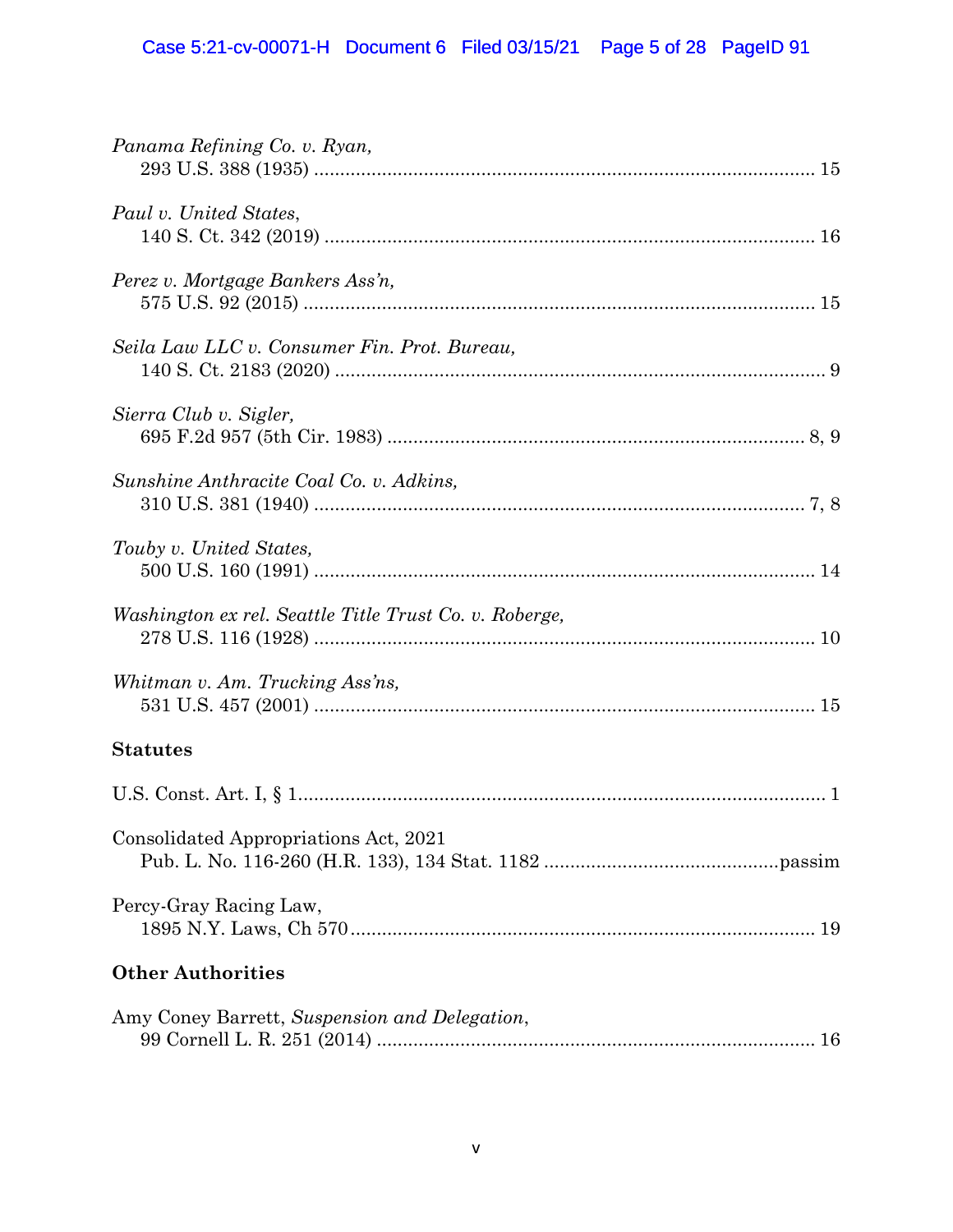#### **INTRODUCTION**

On December 27, 2020, Congress unconstitutionally delegated legislative authority to a private entity. With little fanfare and no Senate debate, the Horseracing Safety and Integrity Act ("HISA") was hidden in the 2,000-page Consolidated Appropriations Act, 2021, which is more popularly known as the second COVID-19 stimulus bill. HISA nationalized regulation of the horseracing industry, which state racing commissions have regulated for over 125 years. But instead of writing the regulations itself, Congress unconstitutionally delegated its legislative authority to a newly-created private entity, the Horseracing Integrity and Safety Authority (the "Authority"). Consolidated Appropriations Act, 2021, Pub. L. No. 116- 260 (H.R. 133), §§ 1202(1), 1203(a), 134 Stat. 1182, 3252-53. *See* Appendix at 009, 010. This delegation of legislative authority to a private entity violated Article I, Section 1 of the U.S. Constitution, which states that, "All legislative Powers herein granted shall be vested in a Congress of the United States . . . ." U.S. Const. Art. I, § 1. *See also Ass'n of Am. R.R. v. U.S. Dep't of Transp.*, 721 F.3d 666, 670 (D.C. Cir. 2013) (*vacated and remanded on other grounds by Dep't of Transp. v. Ass'n of Am. R.R.*, 575 U.S. 43, 135 S. Ct. 1225 (2015)).

In further dereliction of its duty under Article I, Section 1, Congress did not even select the members to serve on the Authority or assign that role to any other federal official. Instead, Congress allowed a private Nominating Committee to nominate members to the Authority. § 1203(d), 134 Stat. at 3255. The members of

Plaintiffs' Motion for Preliminary Injunction and Memorandum of Law in Support Page 1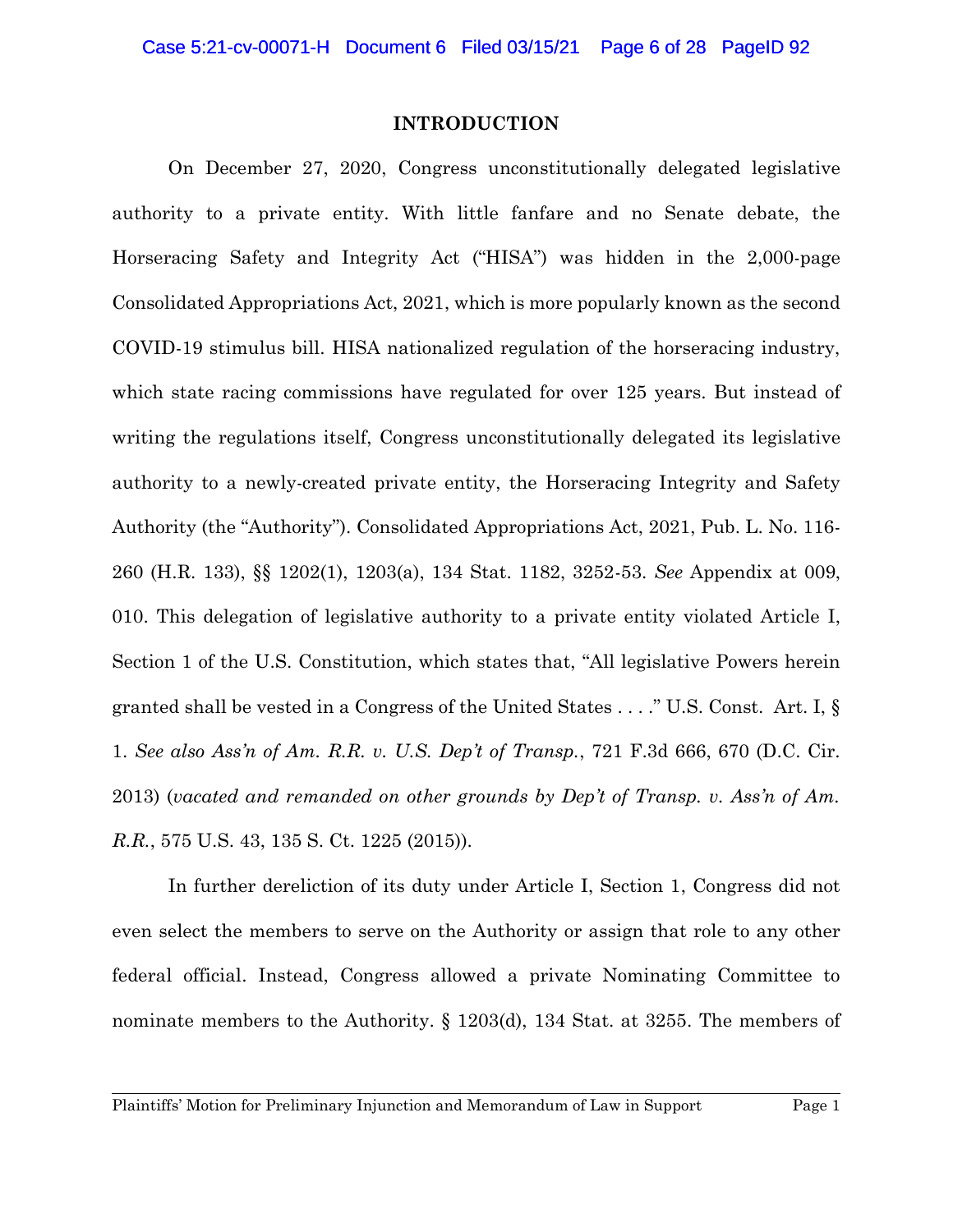#### Case 5:21-cv-00071-H Document 6 Filed 03/15/21 Page 7 of 28 PageID 93

the Nominating Committee were so brazen in exercising legislative authority without direction from Congress that they accepted their appointment in October, prior to the enactment of HISA. *See* Appendix at 007-008. Plaintiffs bring this Motion for Preliminary Injunction, pursuant to Federal Rule of Civil Procedure 65, against the members of the Nominating Committee, asking the Court to enjoin them from further exercising authority by nominating board directors to the Authority. In addition, Plaintiffs ask this Court to enjoin all Defendants from implementing or enforcing HISA in any way. In support of their motion, Plaintiffs submit the following memorandum of law and facts.

#### **FACTS**

Plaintiffs Arizona Horsemen's Benevolent and Protective Association (HBPA), Arkansas HBPA, Indiana HBPA, Illinois HBPA, Louisiana HBPA, Mountaineer Park HBPA, Nebraska HBPA, Oklahoma HBPA, Oregon HBPA, Pennsylvania HBPA, and Washington HBPA are all affiliates of Plaintiff National HBPA (collectively, "Plaintiffs" or "Horsemen"). The Horsemen include thousands of trainers, breeders, and owners committed to the betterment of horseracing and the benevolent care of each other. Traditionally in the industry, if a horseman was sick or down on his luck, others would "pass the hat" to take up collections on his behalf. The HBPAs grew out of this time-honored tradition of racetrackers providing for burial services, medical attention, and feeding and housing for the many needy families in the industry. They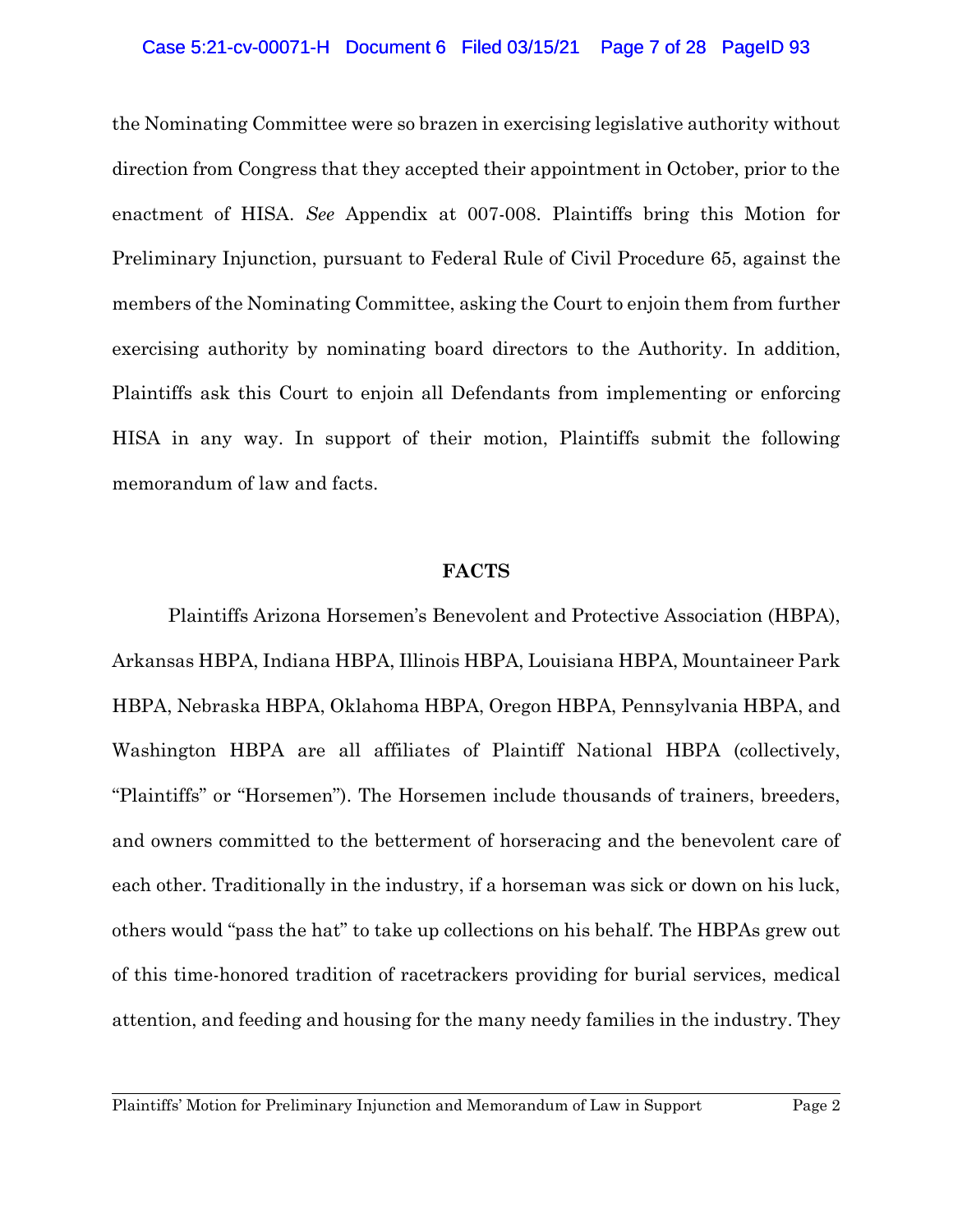#### Case 5:21-cv-00071-H Document 6 Filed 03/15/21 Page 8 of 28 PageID 94

also advocate for the interests of horsemen throughout society, including in the legislative, executive, and judicial branches of government at the state and federal level.

On September 8, 2020, the Horseracing Integrity and Safety Authority, Inc. filed a Certificate of Incorporation in Delaware. *See* Appendix at 001-006.

On September 29, 2020, the Horseracing Integrity and Safety Act of 2020, H.R. 1754, passed the U.S. House of Representatives. It contained an unconstitutional delegation of legislative authority to the Nominating Committee, to the Horseracing Integrity and Safety Authority, and to the Federal Trade Commission and its Commissioners (collectively, the "FTC"). The legislation was never discussed either in committee or on the floor of the U.S. Senate.

On October 6, 2020, the Horseracing Integrity and Safety Authority, Inc. selected and publicized the members of the Nominating Committee, who plan to nominate the members of the Board of the Horseracing Integrity and Safety Authority. *See* News Release, Oct. 6, 2020, Appendix at 007-008.<sup>1</sup>

On December 21, 2020, Congress enacted House Resolution 133, the Consolidated Appropriations Act, 2021, which was signed into law on December 27, 2020 as Public Law No. 116-260. This law included appropriations for fiscal year 2021, a second round of COVID-19 relief funds, and various miscellaneous provisions.

<sup>1</sup> Available at https://www.paulickreport.com/news/the-biz/blue-ribbon-nominatingcommittee-formed-to-select-horseracing-integrity-and-safety-authority-boardmembers/ (retrieved Feb. 14, 2021).

Plaintiffs' Motion for Preliminary Injunction and Memorandum of Law in Support Page 3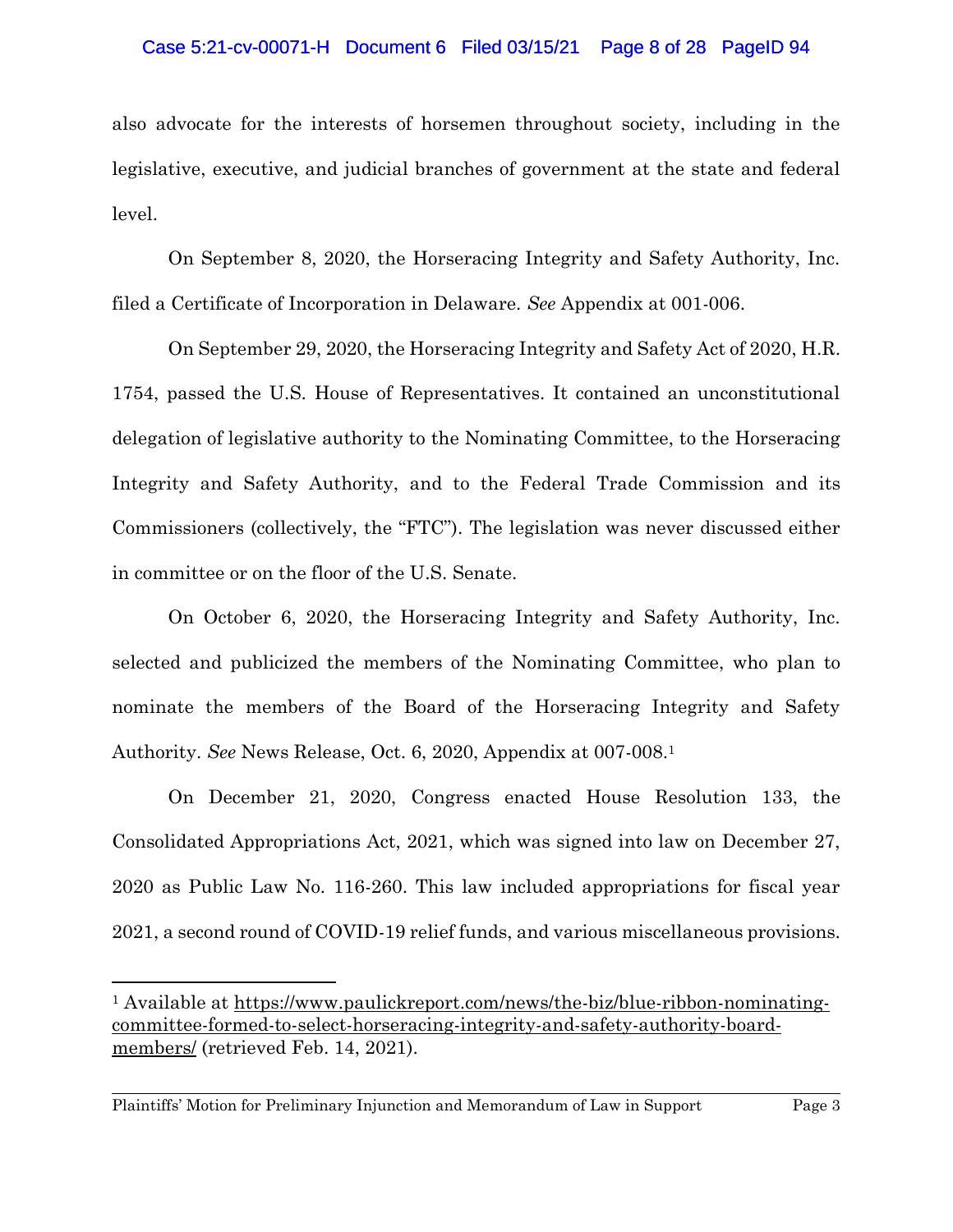#### Case 5:21-cv-00071-H Document 6 Filed 03/15/21 Page 9 of 28 PageID 95

One of the miscellaneous provisions was the text of the Horseracing Integrity and Safety Act, which had earlier existed as the stand-alone legislation, H.R. 1754. The Horseracing Integrity and Safety Act comprises Title XII of Division FF. *See* Appendix at 009-032.

#### **LEGAL STANDARD**

"To obtain a preliminary injunction, a litigant must demonstrate four elements: '(1) a substantial likelihood of success on the merits; (2) a substantial threat of irreparable harm if the injunction does not issue; (3) that the threatened injury outweighs any harm that will result if the injunction is granted; and (4) that the grant of an injunction is in the public interest.'" *Gonzales v. Mathis Indep. Sch. Dist.*, 978 F.3d 291, 294 (5th Cir. 2020).

#### **ARGUMENT**

## **I. The Horsemen have a substantial likelihood of success on the merits because HISA violates the nondelegation doctrine.**

## **A. Delegating authority to the private Nominating Committee to select the Board members of the Authority violates the private nondelegation doctrine.**

Under the private nondelegation doctrine, "Federal lawmakers cannot delegate regulatory authority to a private entity." *Ass'n of Am. R.R.*, 721 F.3d at 670. But that is exactly what has occurred in this case. Congress has delegated to the private Nominating Committee the regulatory task to nominate the members of the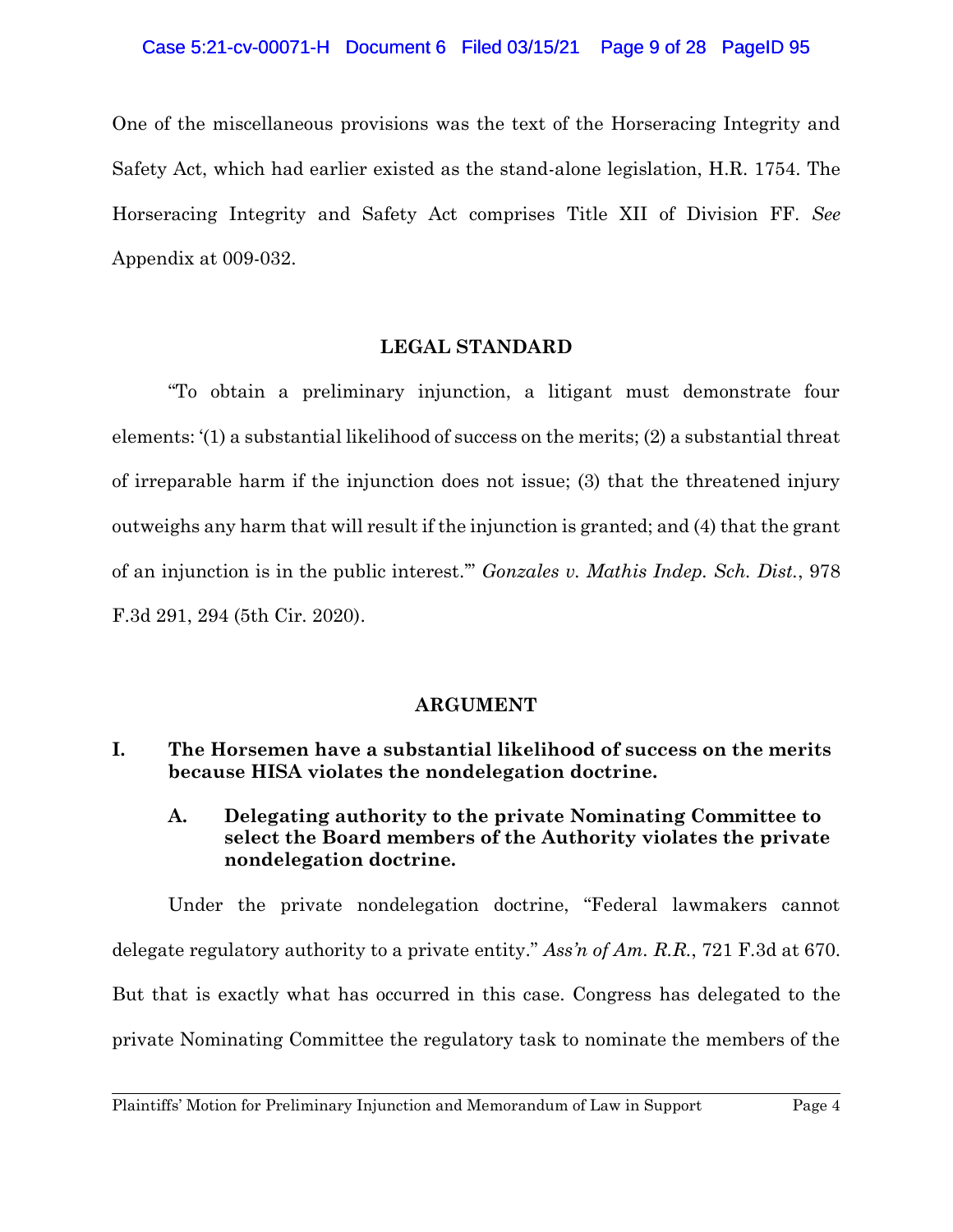Board of the Authority. There is no oversight from the FTC whatsoever over this decision.

The private nondelegation doctrine is the law of the land because it bans "legislative delegation in its most obnoxious form." *Carter v. Carter Coal Co.*, 298 U.S. 238, 311, 56 S. Ct. 855, 873 (1936). As explained in *Association of American Rail Roads*, it is "a principle upon which both sides agree." 721 F.3d at 670. While *Association of American Rail Roads* was overturned by the Supreme Court, the Court did so only because it determined that the alleged private entity in that case, Amtrak, was a public entity. *Dep't of Transp.*, 575 U.S. at 54-56. Therefore, the principle in the Circuit Court opinion remains valid: when Congress delegates authority to a private entity, it violates the Constitution. And in this case, it is undisputed that the Nominating Committee is a private entity. Congress specified as much in HISA, calling the Nominating Committee "independent members selected from business, sports, and academia." §1203(d), 134 Stat. at 3255. Neither Congress nor any other governmental actor played a role in selecting the Nominating Committee. Instead, a sole private unelected individual appointed temporary Directors to the Authority, who then appointed the Nominating Committee. *See* HISA Certificate of Incorporation, ¶ Seventh, Appendix at 004. Because this private entity, the Nominating Committee, was delegated the legislative authority to select the members of the Authority with no governmental involvement, the Horsemen are likely to succeed on the merits of their claim that this delegation violates Article I,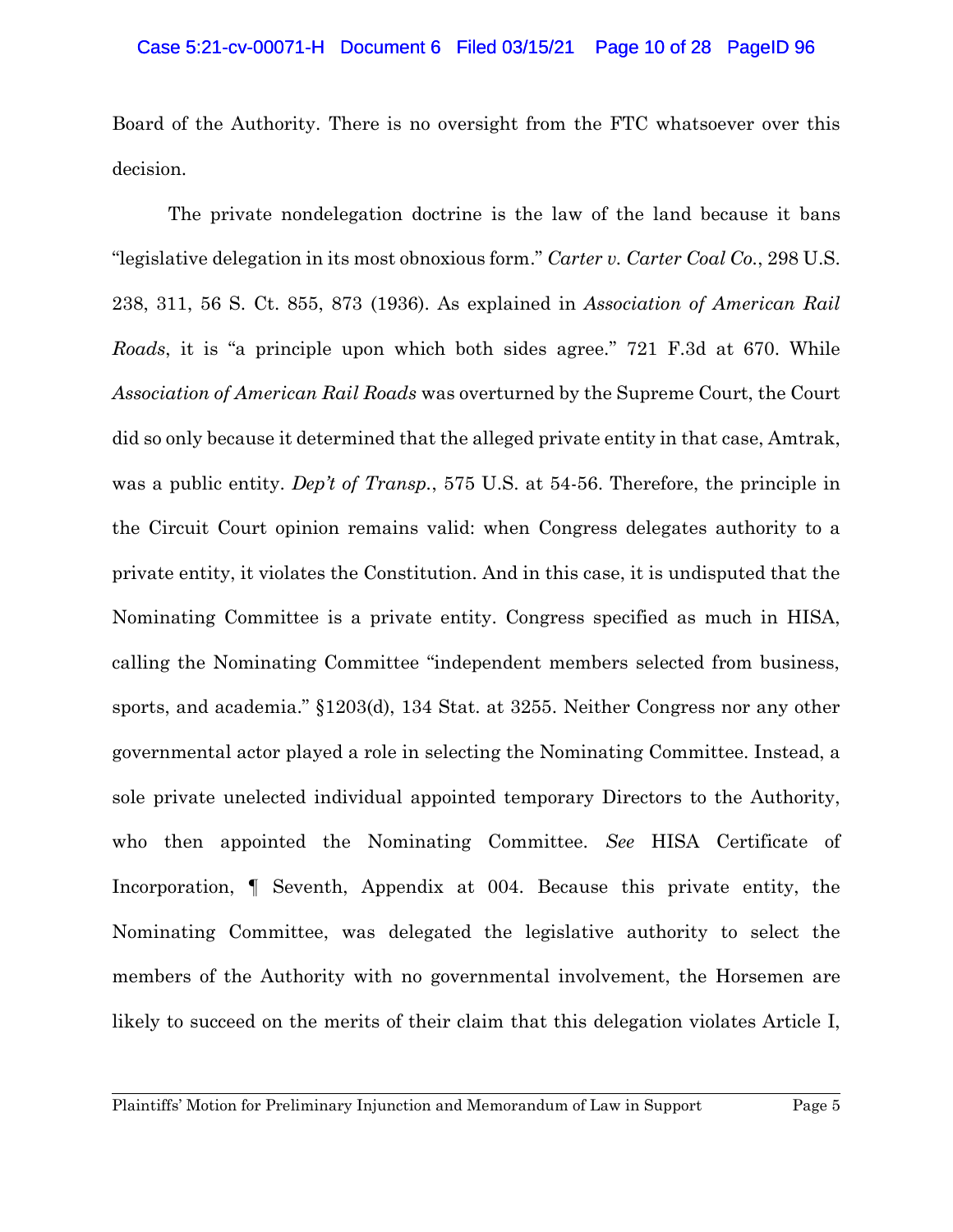Section 1 of the Constitution.

**B. Delegating regulatory power to the Authority violates the private nondelegation doctrine.**

## **1. HISA unconstitutionally delegated authority to a private entity.**

Congress unconstitutionally delegated the authority to regulate the horseracing industry to the Authority. Congress acknowledged that the Authority was a private entity in HISA, describing it as a "private, independent, self-regulatory, nonprofit corporation." § 1203(a), 134 Stat. at 3253. Congress then delegated to this private entity the power to "develop[ ] and implement[ ] a horseracing anti-doping and medication control program and a racetrack safety program." *Id*. Further compounding the problem, Congress then gave the Authority the power to enforce these two programs and even to draft governmental rules enforcing them. § 1204(a), 134 Stat. at 3257-58. This delegation of power to a private entity is immense and unprecedented.

## **2. The veneer of FTC oversight does not negate the violation of the private nondelegation doctrine.**

Under the statute enjoined by the D.C. Circuit Court of Appeals in *Association of American Rail Roads*, the allegedly private entity, Amtrak, was allowed to draft rules and regulations in addition to the governmental agency, the Federal Railroad Administration. *See* 721 F.3d at 669-70. But in this case, the governmental agency is not allowed to draft rules at all. Therefore, the delegation of authority in this case violates the Constitution even more than the delegation in *Association of American*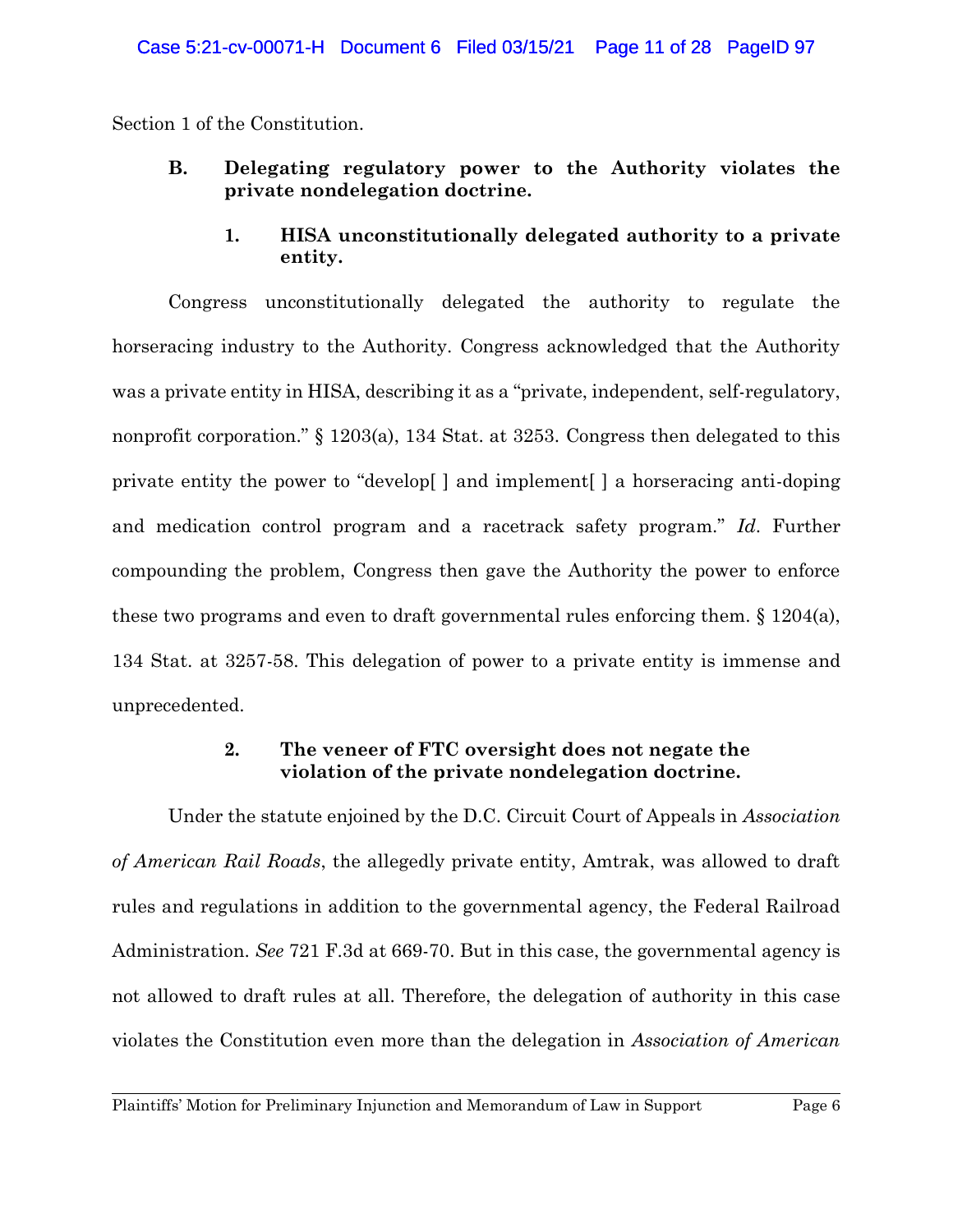#### Case 5:21-cv-00071-H Document 6 Filed 03/15/21 Page 12 of 28 PageID 98

*Rail Roads*. The FTC may only "approve or disapprove" rules that the Authority has already drafted.  $\S 1204(c)(1)$ , 134 Stat. at 3258. The role of the FTC is limited to a mere afterthought. It is deprived of the primary purpose of including a governmental agency in the statute in the first place: to draft the rules necessary to enforce the law.

Indeed, unlike Amtrak in *Association of American Rail Roads*, the FTC can only "make recommendations to the Authority to modify the proposed rule" if it disapproves of a rule. *Id.* at  $\S$  1204(c)(3)(A). Thus, the government is left making recommendations to the private entity rather than the other way around. "This proposition [that all that is required is the government's active oversight, participation, and assent is] one we find nowhere in the case law[, and it] vitiates the principle that private parties must be limited to an advisory or subordinate role in the regulatory process." *Ass'n of Am. R.R.*, 721 F.3d at 673. In practice, HISA turns the advisory role on its head.

In response, the government may point to the cases of *Currin v. Wallace*, 306 U.S. 1, 59 S. Ct. 379 (1939), and *Sunshine Anthracite Coal Co. v. Adkins*, 310 U.S. 381, 60 S. Ct. 907 (1940), as it did in *Association of American Rail Roads*. But in those cases, the private entity was given much less power than in this case, and this Court should distinguish the two cases as did the D.C. Circuit Court. As *Association of American Rail Roads* points out, "The industries in *Currin* did not craft the regulations . . . ." 721 F.3d at 671. But in HISA, the industry directly crafts the regulations; therefore, the delegation is much greater, and *Currin* should be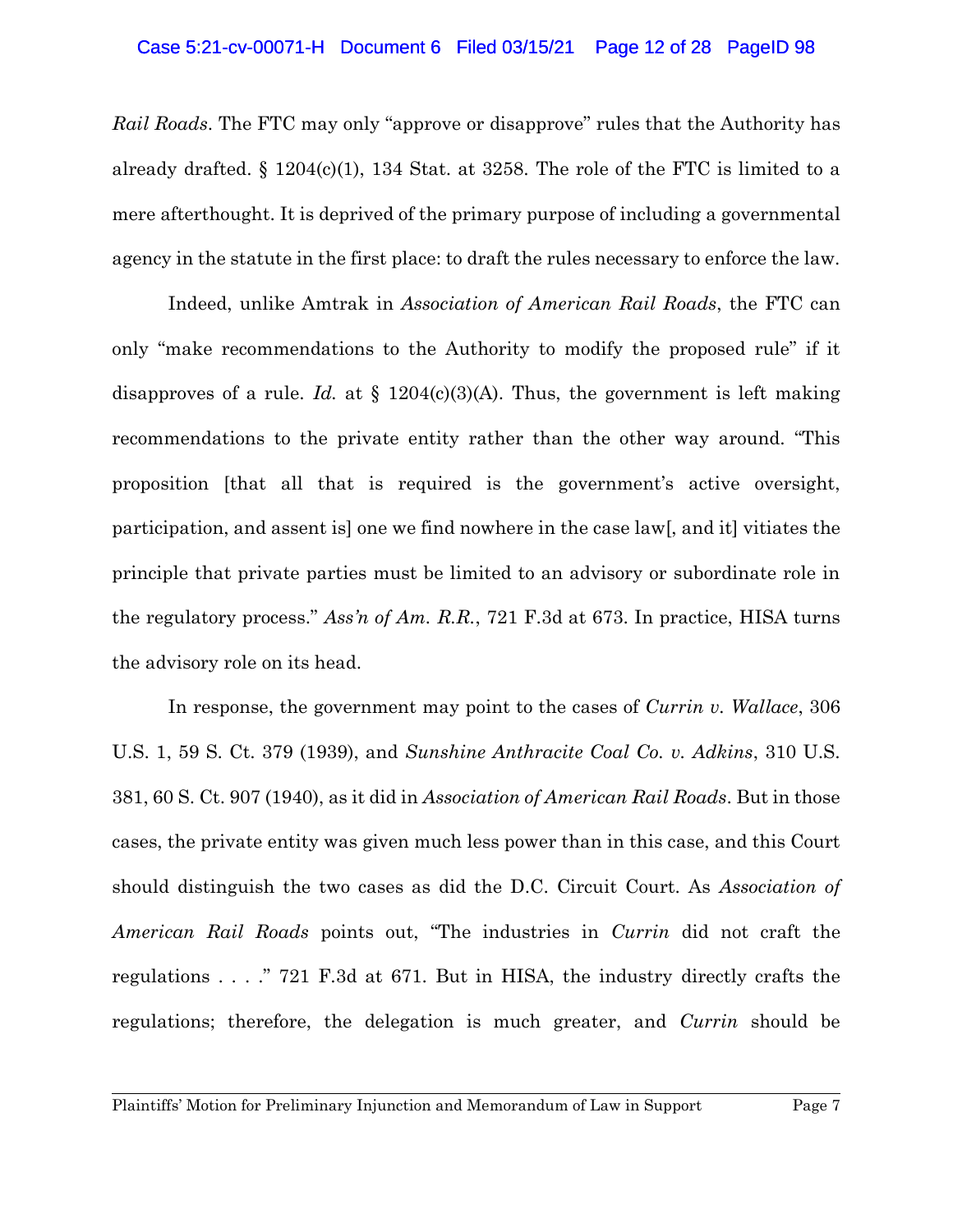distinguished on this count.

Meanwhile, in *Adkins*, the governmental oversight body was given the ability to modify the minimum prices proposed to it. 310 U.S. at 388, 60 S. Ct. at 910. But in this case, no modification is allowed. The FTC may only make suggestions to the Authority on how to modify its proposed rules, but the power to modify is left with the private entity. § 1204(c), 134 Stat. at 3258. Furthermore, in *Adkins*, the governmental oversight body was given an "intelligible principle" on which to make its modifications: "when in the public interest it deems it necessary in order to protect the consumer against unreasonably high prices" 310 U.S. at 397, 60 S. Ct. at 914. In this case, the FTC was given no "intelligible principle." *See* discussion *infra* Section C.1. Therefore, this Court should distinguish *Currin* and *Adkins* as the D.C. Circuit Court did.

As the Fifth Circuit Court of Appeals has explained, when a private entity drafts a document for a governmental agency regulation, the situation is "particularly troubling" because "an agency may not delegate its public duties to private entities . . . ." *Sierra Club v. Sigler*, 695 F.2d 957, 962, n.3. (5th Cir. 1983). In *Sigler*, a private consulting firm had prepared an environmental impact statement for the U.S. Army Corps of Engineers, and the court was concerned that the government was "abdicat[ing] its duties by 'reflexively rubberstamping a statement prepared by others.'" *Id*. (quoting *Sierra Club v. Lynn*, 502 F.2d 43, 58-59 (5th Cir. 1974)). In particular, the government was not given enough time to exercise its independent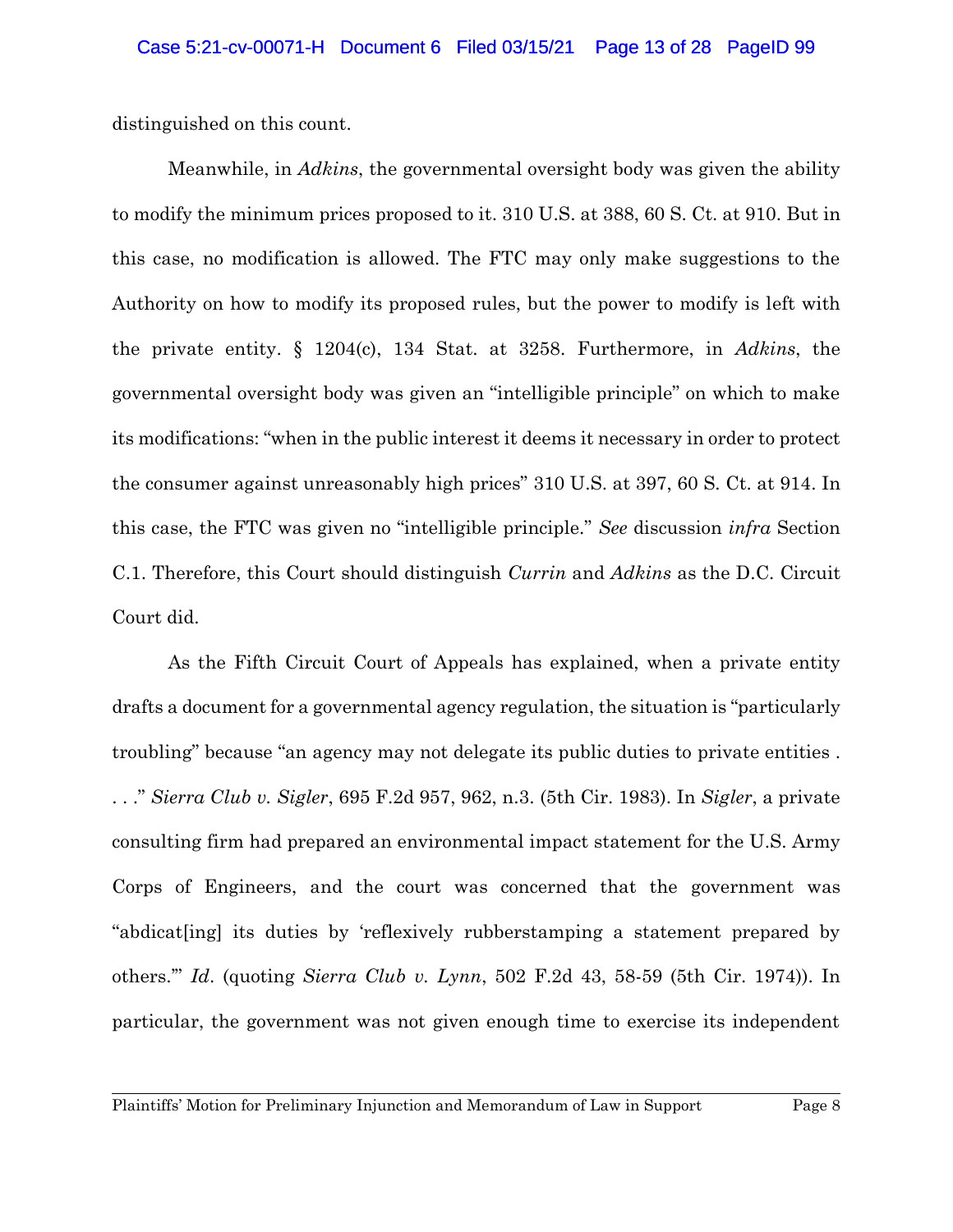judgment. *Id*. ("The Corps had only brief opportunities to review the [report] it received before it issued the final [report].").

The same issue arises in this case because HISA gives the FTC only 60 days to review the rules the Authority drafts before it must give its approval or disapproval. § 1204(c)(1), 134 Stat. at 3258. If the FTC needs more time to investigate the efficacy of a proposed rule, it is out of luck. Again, HISA has turned the advisory role on its head. The FTC should be drafting the rules, and private entities should be given a time period in which to comment on them.

"Perhaps the most telling indication of the severe constitutional problem with the [Authority] is the lack of historical precedent for this entity." *Ass'n of Am. R.R.*, 721 F.3d at 673 (quoting *Free Enter. Fund v. Pub. Co. Accounting Oversight Bd.*, *.*, 537 F.3d 667, 699 (D.C. Cir. 2008) (Kavanaugh, J., dissenting), *aff'd in part, rev'd in part, and remanded by* 561 U.S. 477, 505, 130 S. Ct. 3138, 3159 (2010)); *see also Seila Law LLC v. Consumer Fin. Prot. Bureau*, \_\_ U.S. \_\_, 140 S. Ct. 2183, 2201 (2020). Like the entities enjoined in the three cases above, the Authority was given unprecedented powers. In addition to drafting its own rules, the Authority assesses its own fees. Persons subject to HISA, including the Horsemen, are "required to remit such fees to the Authority." § 1203(f)(3)(C)(ii), 134 Stat. at 3257.<sup>2</sup>

<sup>2</sup> In an even further delegation of authority, HISA contains an odd provision which allows state racing commissions to elect to remit fees to the Authority, but if they elect not to, the Authority imposes fees directly on horsemen. § 1203(f)(2), (3), 134 Stat. at 3256-57.

Plaintiffs' Motion for Preliminary Injunction and Memorandum of Law in Support Page 9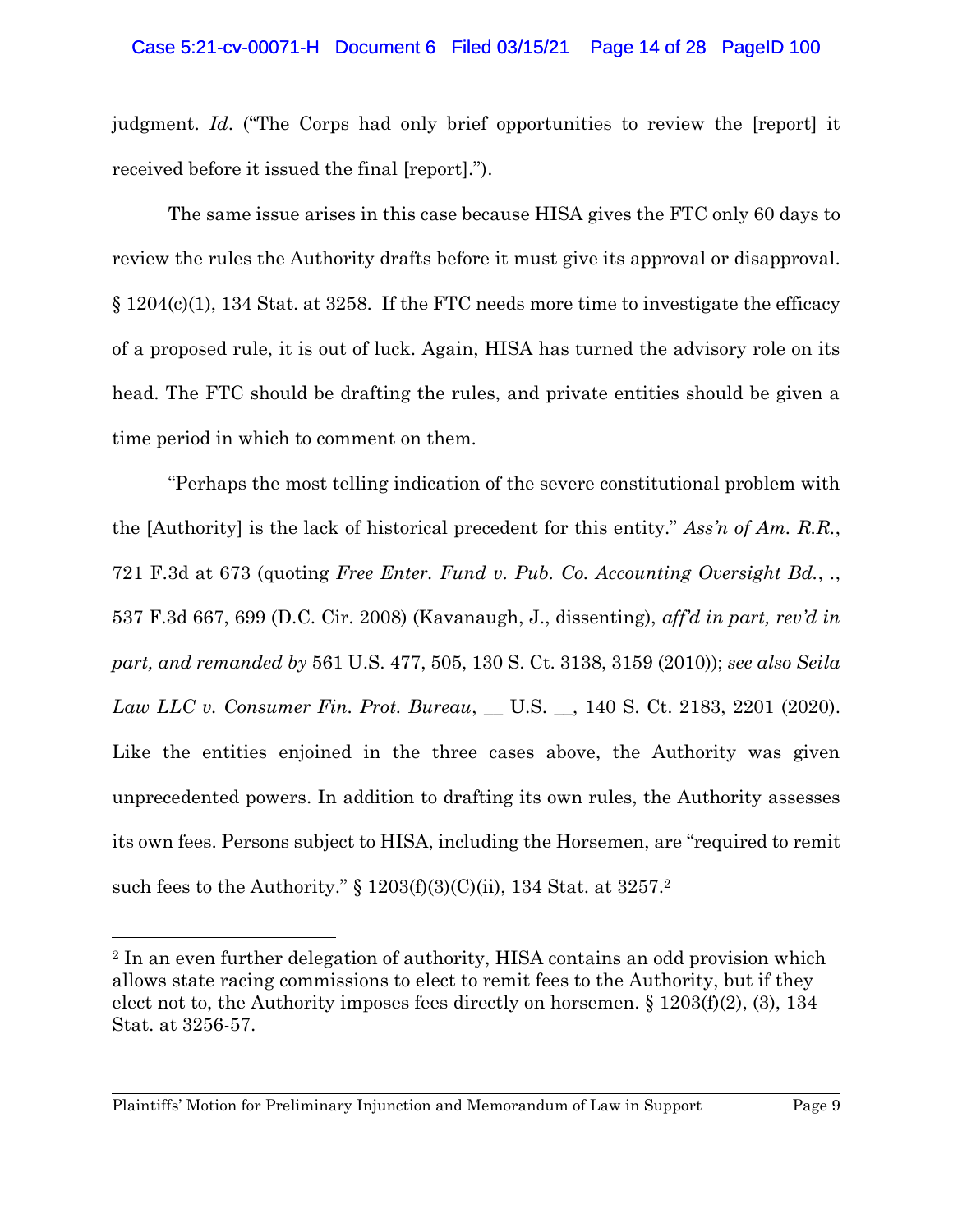#### Case 5:21-cv-00071-H Document 6 Filed 03/15/21 Page 15 of 28 PageID 101

It is unprecedented for the government to require one private party to fund another private entity. It is akin to the situation enjoined in *Carter v. Carter Coal Company*, in which large coal producers were given the authority to set wage and hour regulations for smaller producers. 298 U.S. 238, 56 S. Ct. 855. In two other cases from that era that remain good law, the Supreme Court enjoined statutes for giving some private persons veto power over other private persons' construction projects. *See Washington ex rel. Seattle Title Trust Co. v. Roberge*, 278 U.S. 116, 118-19 (1928); *Eubank v. City of Richmond*, 226 U.S. 137, 140-41 (1912). The arrangement in HISA is worse. Rather than allowing indirect extraction of profit from another, HISA allows direct extraction by one private entity from another.

In addition, the Authority is given the power to assess civil penalties to private individuals. It may issue rule violations for running afoul of its anti-doping and medication control program. § 1208(a), 134 Stat. at 3269-72. It is also given "subpoena and investigatory authority with respect to civil violations committed under its jurisdiction." § 1205(h), 134 Stat. at 3262. It is unprecedented that one private entity may compel another to come before it and give testimony under oath. Importantly, there is no FTC oversight over this subpoena and investigatory authority. It is a pure delegation of governmental authority to a private entity. The Authority may also assess civil penalties and civil sanctions. §§ 1205(i) and 1208(d), 134 Stat. at 3262, 3271-72. It is also unprecedented that one private entity may impose the ultimate loss of revenue on a horseman: a lifetime ban from horse racing.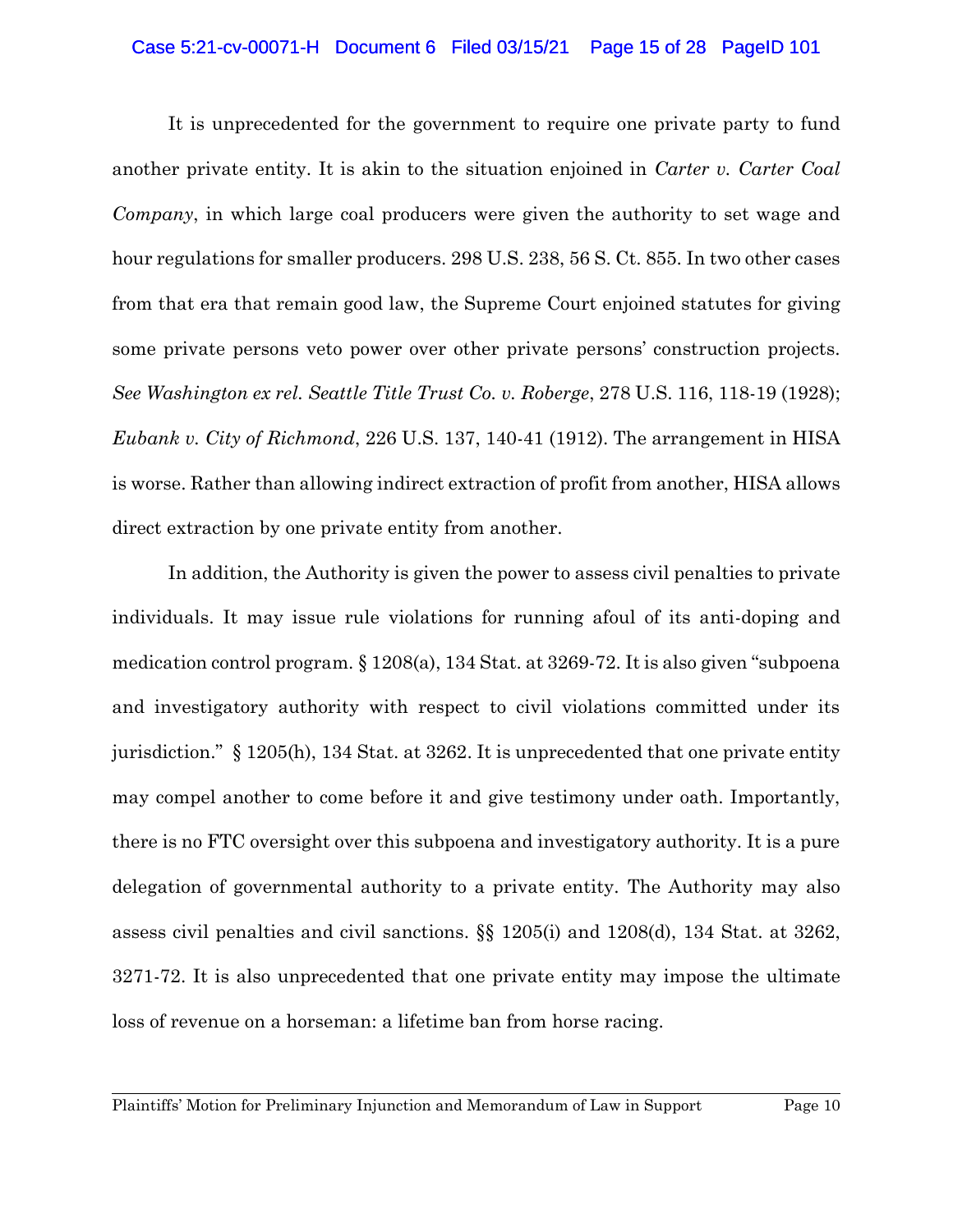#### Case 5:21-cv-00071-H Document 6 Filed 03/15/21 Page 16 of 28 PageID 102

Finally, the Authority may commence civil actions to enforce its rules.

§ 1205(j), 134 Stat. at 3262. But lawsuits to enforce laws of the United States must "be discharged only by persons who are Officers of the United States . . . ." *Buckley v. Valeo*, 424 U.S. 1, 140 (1976). Thus, once again, the Authority has been delegated a governmental function. The sheer breadth of these enforcement powers shows the lack of historical precedent for this entity and that the Horsemen have a substantial likelihood of success on the merits of their claim that HISA violates the private nondelegation doctrine.

## **3. Even if the Authority were public, there was no "intelligible principle" given to the Authority to guide its discretion.**

As explained more fully, *infra,* in Section C, the standard for delegating legislative authority to a public entity is that it must be given an "intelligible principle" to guide its discretion. *Gundy v. U. S.*, \_\_U.S.\_\_,139 S. Ct. 2116, 2123 (2019). This is a much lower standard to meet when delegating authority to a governmental agency because delegating authority to a private entity is the "most obnoxious form" of delegation. *Carter*, 298 U.S. at 311, 56 S. Ct. at 873. But HISA does not even meet this lower standard that would have been necessary were the Authority considered a public entity.

Unlike many acts of Congress, HISA contains no statement of purpose nor a findings provision. The only instruction given to the Authority for its rulemaking authority is to "develop[ ] and implement[ ] a horseracing anti-doping and medication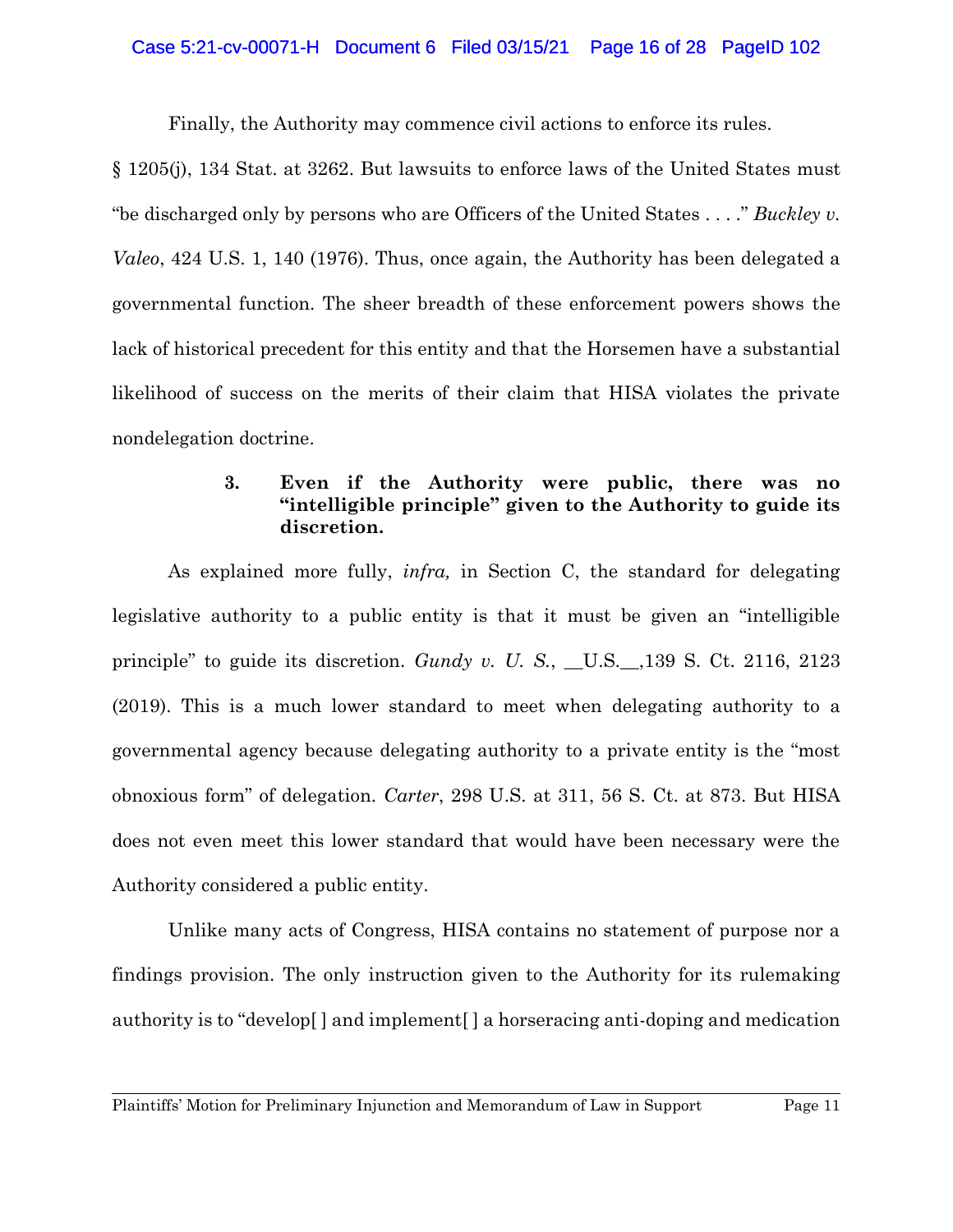#### Case 5:21-cv-00071-H Document 6 Filed 03/15/21 Page 17 of 28 PageID 103

control program and a racetrack safety program  $\ldots$ ,  $\S$  1203(a), 134 Stat. at 3253. But the Authority is given no "intelligible principle" to guide its discretion in creating the two programs. Is the purpose of its rules to protect the public from fraud in horserace betting? To protect the horse? To protect the jockey? To protect the racetrack? Worse still, is it to protect the interests of its owners, trainers, and breeders from competition from others? The Authority is left to guess. When Congress fails to articulate *any* policy or standard to confine discretion, its delegation of authority is unconstitutional. *Gundy*, 139 S. Ct. at 2129. Because the Authority is given no "intelligible principle" to guide its discretion, HISA fails to meet even the lower standard afforded to public entities. Therefore, the Horsemen are likely to succeed on their claim that HISA violates the nondelegation doctrine.

#### **C. HISA violates the public nondelegation doctrine.**

Decisions like the Nominating Committee's selection of Authority members and the Authority's exercise of its subpoena and investigatory power require no FTC approval whatsoever, so they are easy to identify as nondelegation violations. For other Authority decisions, the government may claim that FTC approval cures the nondelegation violation. But the law requires HISA to give the FTC an "intelligible principle" on which to base its decisions, and it failed to do so.

## **1. The FTC was not given an "intelligible principle" on which to act.**

The private nondelegation doctrine "is the lesser-known cousin of the doctrine that Congress cannot delegate its legislative function to an agency of the Executive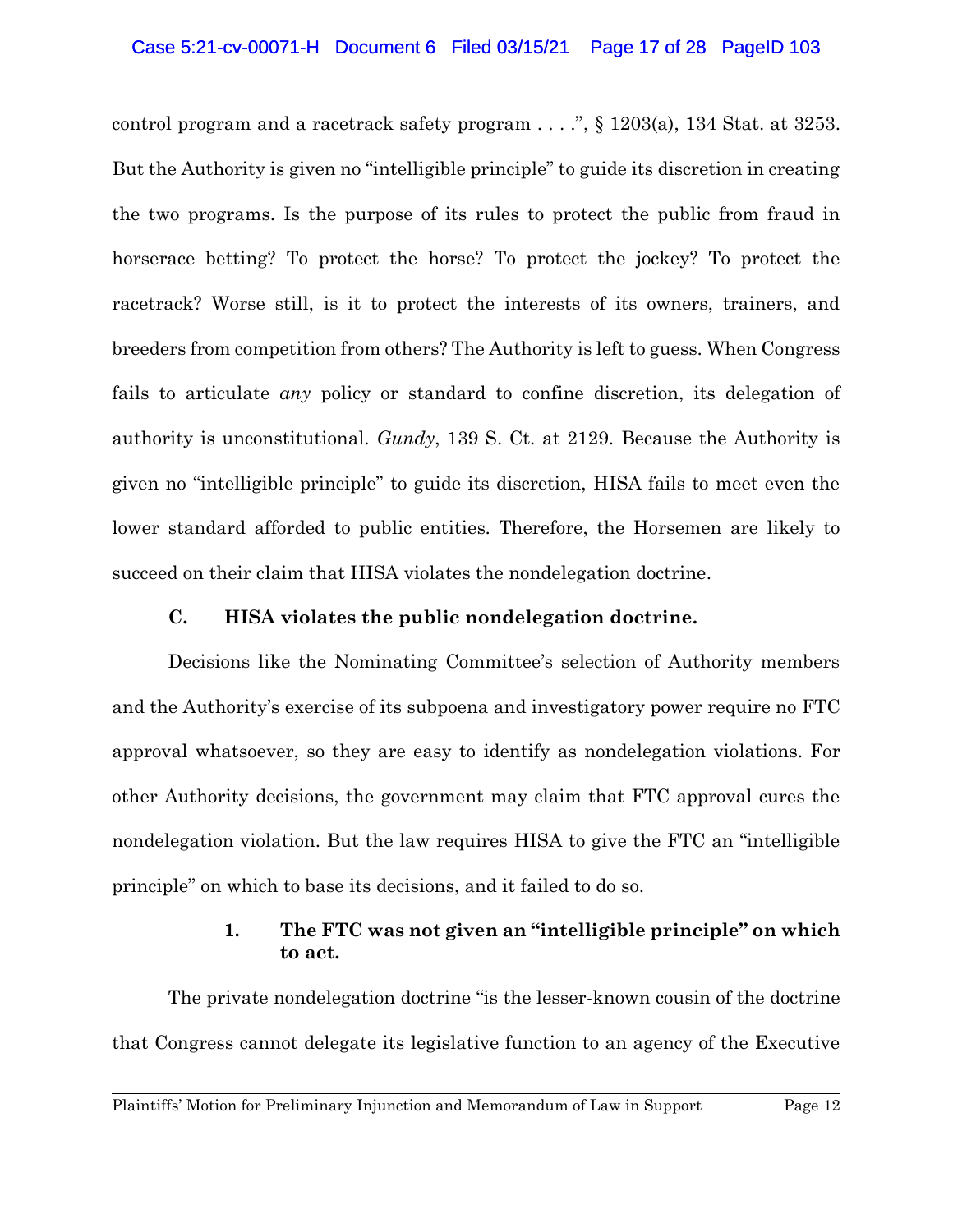Branch." *Ass'n of Am. R.R.*, 721 F.3d at 670. When it does delegate authority to the Executive Branch, it must provide an "intelligible principle": "The constitutional question is whether Congress has supplied an intelligible principle to guide the delegee's use of discretion." *Gundy*, 139 S. Ct. at 2123. In this case, Congress has not supplied the FTC with an "intelligible principle" to guide its use of discretion; therefore, HISA violates the nondelegation doctrine.

In the all-important rulemaking authority, HISA gives the FTC no standards upon which to base its decision. Its guidance is completely circular: "The [FTC] shall approve a proposed rule . . . if [it] finds that the proposed rule . . . is consistent with— (A) this Act; and (B) applicable rules approved by the [FTC]." § 1204(c)(2), 134 Stat. at 3258. Thus, the FTC is to look to rules proposed by the private entity and approved by the FTC to determine whether to approve rules proposed by the private entity. This nonsensical direction is exactly what makes a principle unintelligible and violative of the nondelegation doctrine. The only other guidance given to the FTC is to look to the Act. But the guidance does not point to a specific section of the Act. In one subsection, the Act gives a list of topics on which the Authority may draft rules, § 1204(a), 134 Stat. at 3257-58, but it provides no direction about what principle it should follow in doing so or what principle the FTC should follow in deciding whether to approve the proposed rules. For example, HISA states that the Authority may draft a rule relating to "a list of permitted and prohibited medications, substances, and methods, including allowable limits of permitted medications, substances, and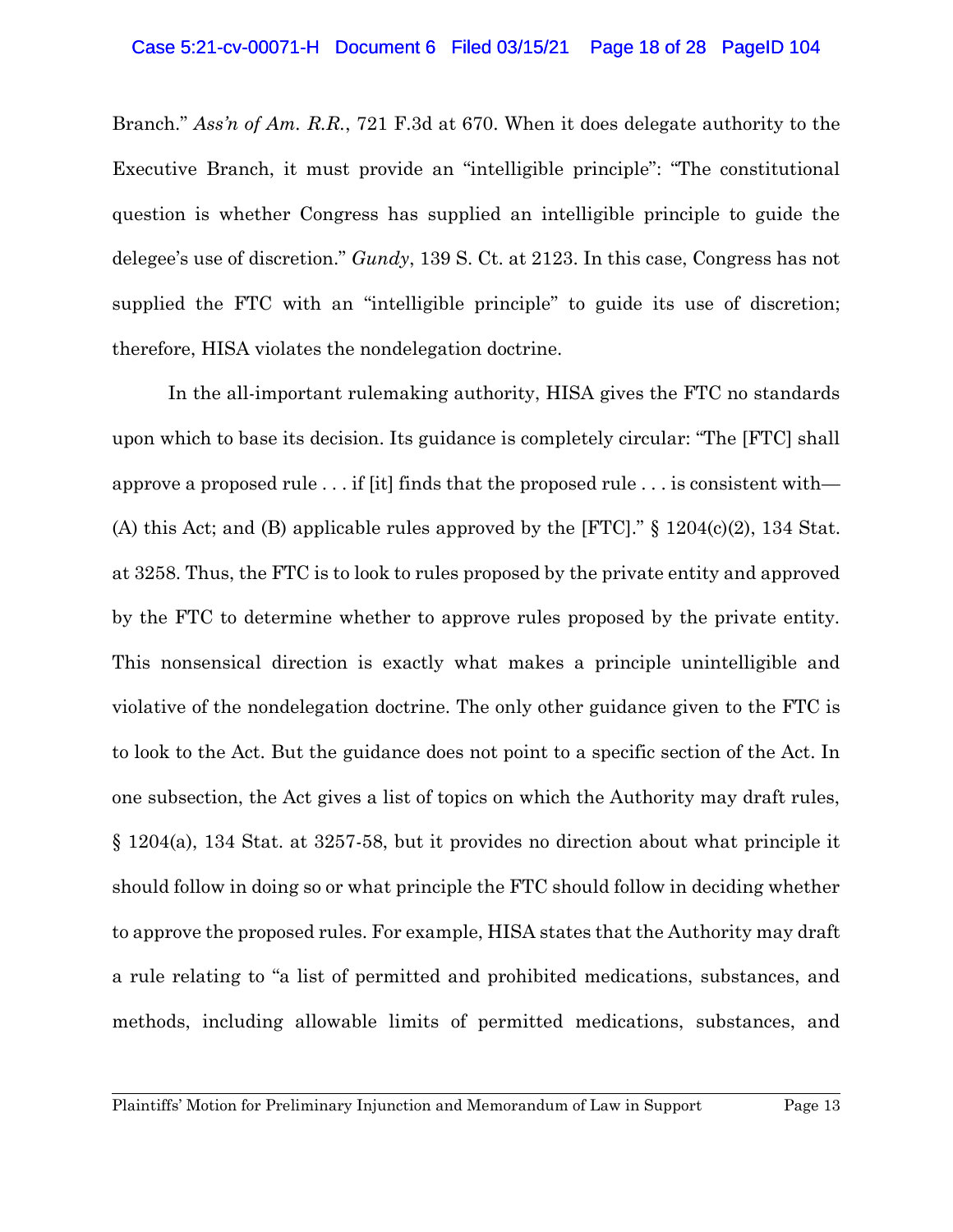## Case 5:21-cv-00071-H Document 6 Filed 03/15/21 Page 19 of 28 PageID 105

methods," but it does not give direction as to what medications should be placed on the list or why. § 1204(a) 134 Stat. at 3257. By contrast, the Controlled Substances Act listed the initial substances prohibited by name and gives the Attorney General eight factors to consider when deciding whether to add or remove a drug from the list:

(1) Its actual or relative potential for abuse. (2) Scientific evidence of its pharmacological effect, if known. (3) The state of current scientific knowledge regarding the drug or other substance. (4) Its history and current pattern of abuse. (5) The scope, duration, and significance of abuse. (6) What, if any, risk there is to the public health. (7) Its psychic or physiological dependence liability. (8) Whether the substance is an immediate precursor of a substance already controlled under this subchapter.

21 U.S.C. § 811(c). Such intelligible principles withstand constitutional scrutiny. *See Touby v. United States*, 500 U.S. 160, 165-66 111 S. Ct. 1752 (1991) (delegation of authority to the Attorney General to schedule controlled substances as necessary to avail an imminent public hazard had an "intelligible principle" and was not an unconstitutional delegation of legislative power). But they are entirely lacking from HISA. Because HISA gives the FTC no "intelligible principle" to follow in determining whether to approve or disapprove of rules proposed by the Authority, the Horsemen are likely to succeed on the merits of their claim that it violates the public nondelegation doctrine.

## **2. The "intelligible principle" standard should be overruled.**

In the alternative, the "intelligible principle" standard should be overruled. The Supreme Court has not enjoined a statute for violating the public nondelegation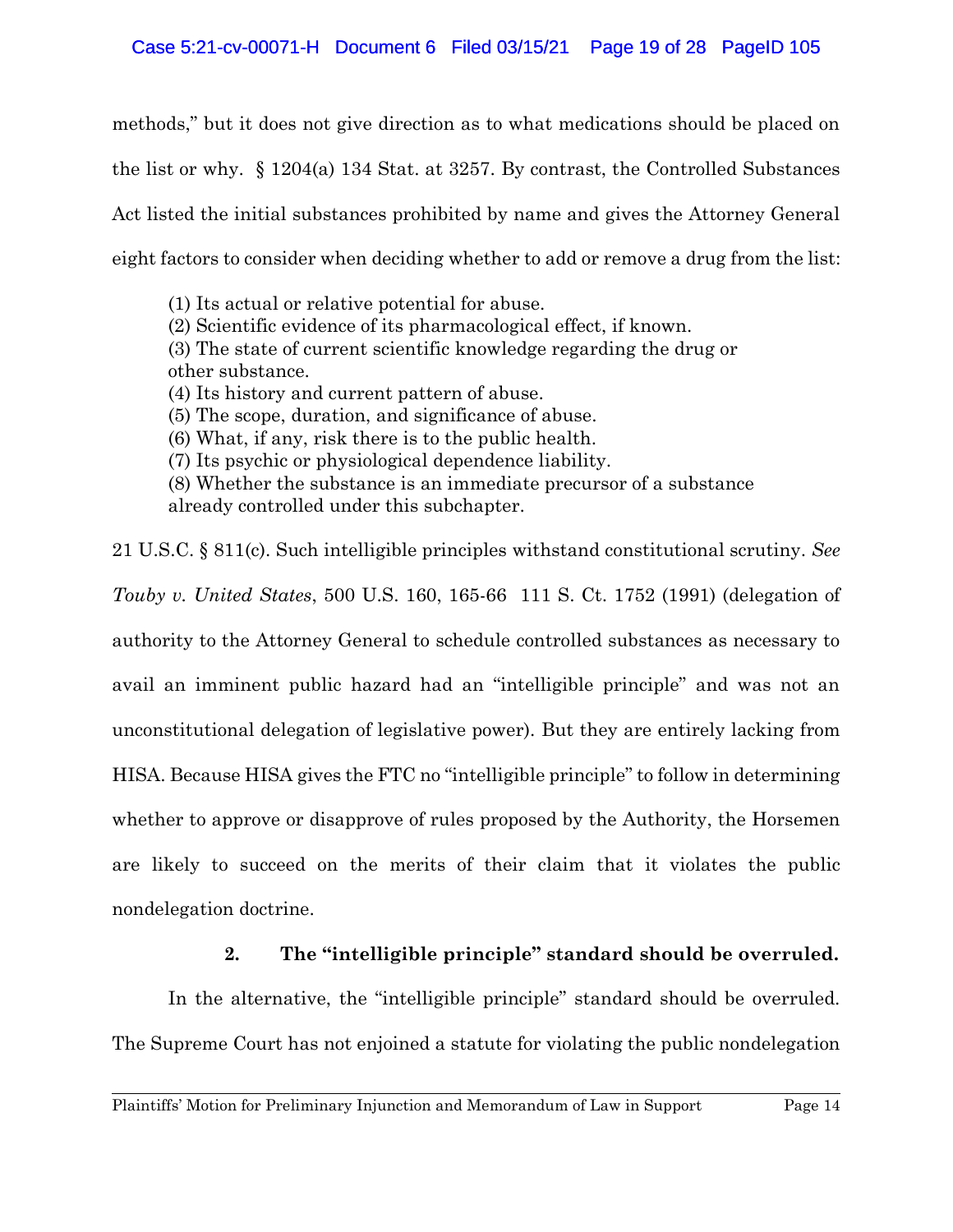#### Case 5:21-cv-00071-H Document 6 Filed 03/15/21 Page 20 of 28 PageID 106

doctrine since 1935. *See A. L. A. Schechter Poultry Corp. v. United States*, 295 U.S. 495, 55 S. Ct. 837 (1935) and *Panama Refining Co. v. Ryan*, 293 U.S. 388, 55 S. Ct. 241 (1935). Some blame this inaction on "death by association" because the two cases "happened to be handed down during the same era as certain of the Court's nowdiscredited substantive due process decisions." *Gundy*, 139 S. Ct. at 2138 (Gorsuch, J., dissenting). Admittedly, in the years since, courts have hesitated to find statutes to unlawfully delegate authority. But unlike substantive due process decisions from the same era, *Schechter Poultry* and *Panama Refining* have never been overruled.

Justice Gorsuch blames their dormancy on the "evolving 'intelligible principle' doctrine," which he and two other justices assert has outlived its usefulness. *Id.* (Gorsuch, J., dissenting, joined by Roberts, C.J. and Thomas, J.).

"Indeed, where some have claimed to see intelligible principles[,] many less discerning readers have been able only to find gibberish." *Id*. at 2140 (internal quotations and brackets omitted). Justice Thomas has been arguing to abandon the "intelligible principle" test for years. *See Whitman v. Am. Trucking Ass'ns*, 531 U.S. 457, 486-87, 121 S. Ct. 903, 919 (2001) (Thomas, J., concurring); *see also Dep't of Transp. v. Ass'n of Am. R. R.*, 575 U.S. 43, 66-67, 135 S. Ct. 1225, 1240-41 (2015) (Thomas, J., concurring); *Michigan v. EPA*, 576 U.S. 743, 760-64, 135 S. Ct. 2699, 2712-14 (2015) (Thomas, J., concurring); *Perez v. Mortgage Bankers Ass'n*, 575 U.S. 92, 112-33, 135 S. Ct. 1199, 1213-25 (2015) (Thomas, J., concurring). The three justices in *Gundy* offer a more expansive replacement for the "intelligibly principle"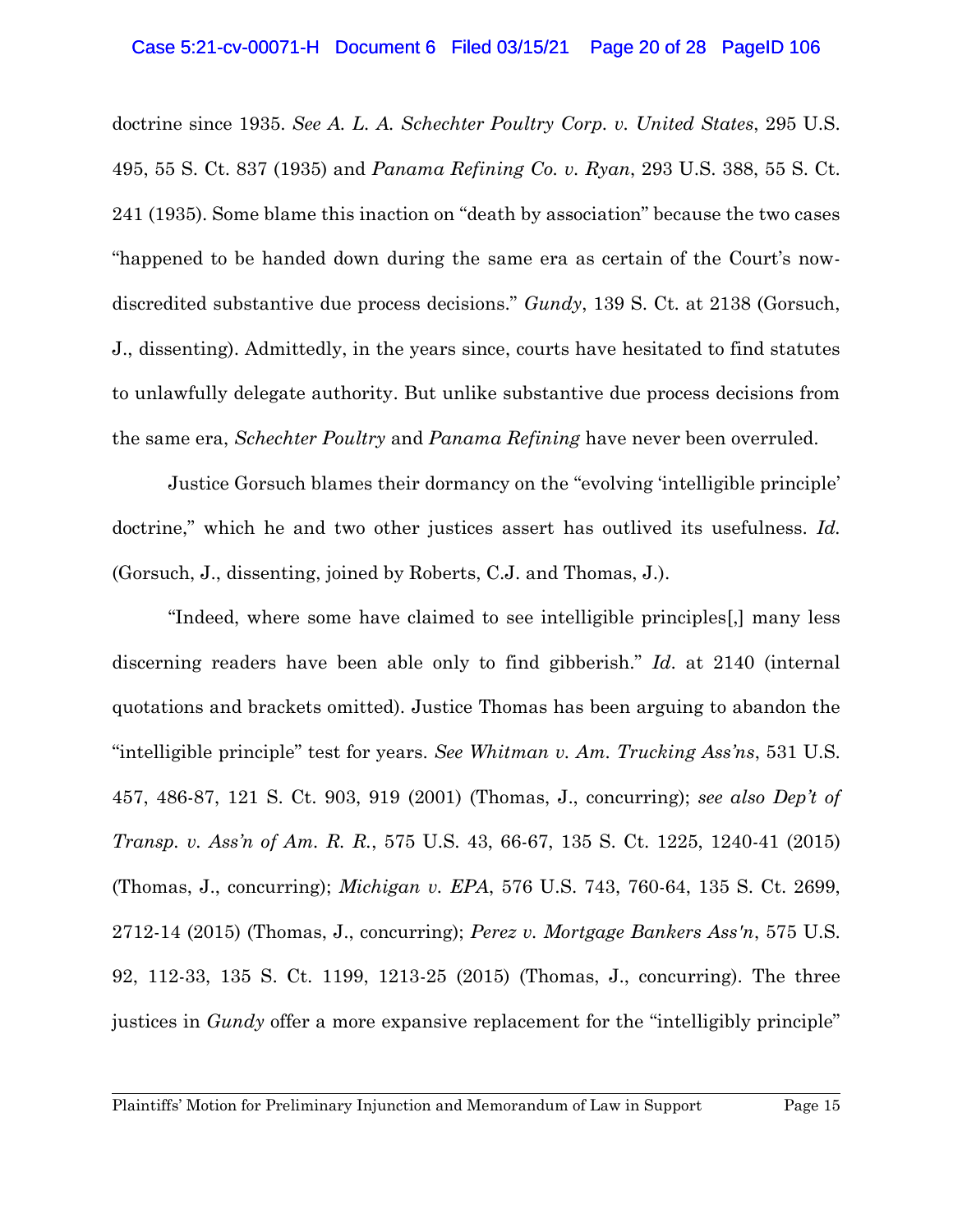#### test:

To determine whether a statute provides an intelligible principle, we must ask: Does the statute assign to the executive only the responsibility to make factual findings? Does it set forth the facts that the executive must consider and the criteria against which to measure them? And most importantly, did Congress, and not the Executive Branch, make the policy judgments? Only then can we fairly say that a statute contains the kind of intelligible principle the Constitution demands.

## 139 S. Ct. at 2141 (Gorsuch, J. dissenting).

Under this test, HISA would certainly fail. In his concurring opinion in *Gundy*, Justice Alito says he would join the effort to rethink the "intelligible principle" test in the future: "If a majority of this Court were willing to reconsider the approach we have taken for the past 84 years, I would support that effort." *Id*. at 2131 (Alito, J., concurring). Finally, Justice Kavanaugh, who did not participate in *Gundy*, <sup>3</sup> also might join the effort in a future case like this one: "Justice Gorsuch's thoughtful *Gundy* opinion raised important points that may warrant further consideration in future cases." *Paul v. United States*, \_\_U.S.\_\_, 140 S. Ct. 342, 342 (2019) (Kavanaugh, J., statement respecting the denial of certiorari). Justice Barrett's position on the "intelligible principle" standard is unknown at this time, but she did describe it as "notoriously lax" in a law review article. *See* Amy Coney Barrett, *Suspension and Delegation*, 99 Cornell L. R. 251, 318 (2014).

<sup>3</sup> Justice Kavanaugh had not been confirmed to the Supreme Court in time for oral argument in the case. Therefore, had Justice Alito not concurred in the judgment but, instead, sided with the dissenters, the outcome would have been the same with a 4-4 decision, but there would have been no chance for Justice Gorsuch to write his dissenting opinion.

Plaintiffs' Motion for Preliminary Injunction and Memorandum of Law in Support Page 16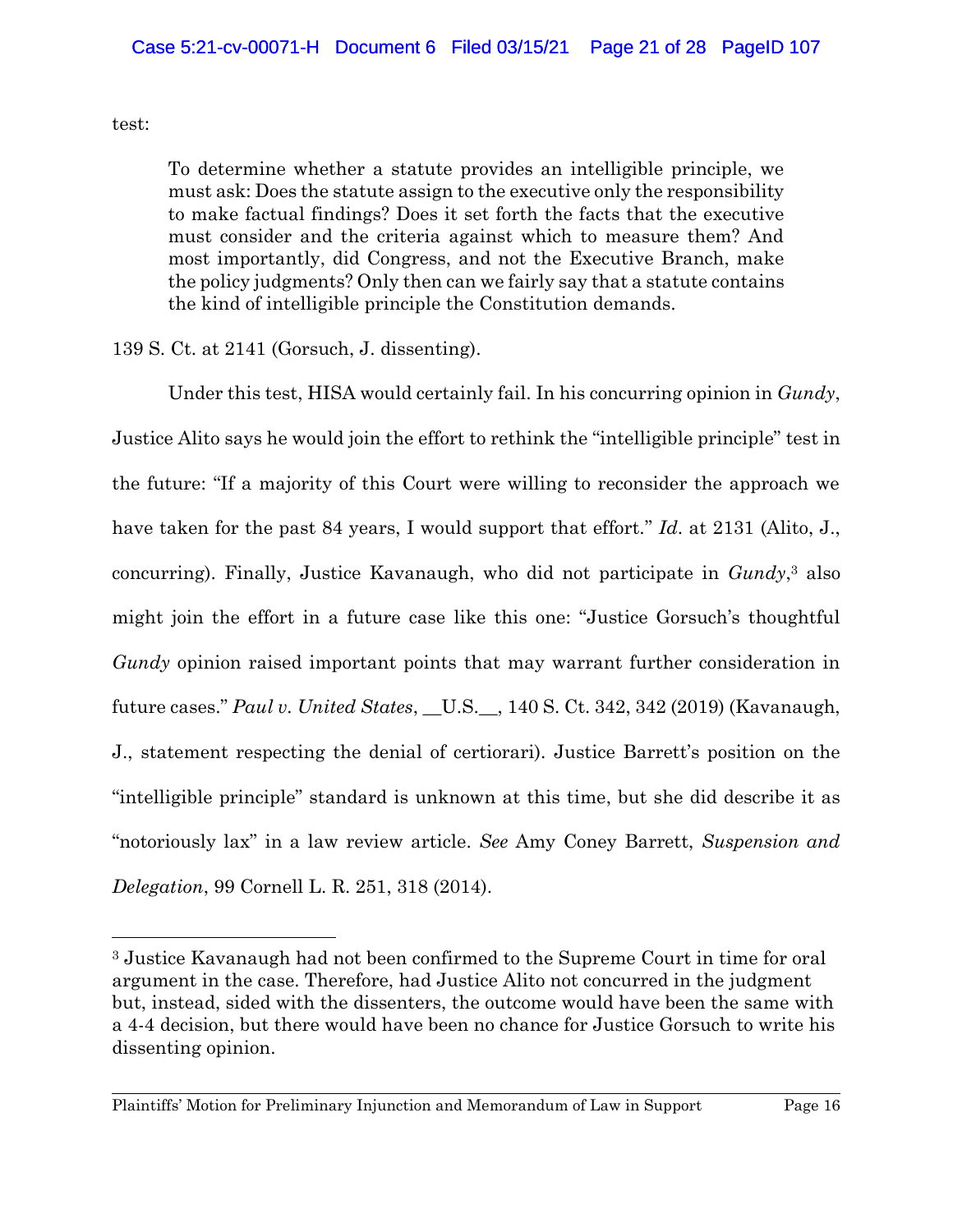Because the "intelligible principle" standard rests on "misunderstood historical foundations," it should be overruled. *Gundy*, 139 S. Ct. at 2139-2140 (Gorsuch, J. dissenting). If it is overruled and replaced with a more stringent standard, the Horsemen are even more likely to succeed on the merits of their claim that HISA violates the nondelegation doctrine.

## **II. The Horsemen have a substantial threat of irreparable harm because they are being denied their constitutional right to be regulated by Congress and not by a private entity.**

"When an alleged deprivation of a constitutional right is involved, most courts hold that that no further showing of irreparable [harm] is necessary." *Nat'l Solid Wastes Mgmt. Ass'n v. City of Dallas*, 903 F. Supp. 2d 446, 470 (N.D. Tex. 2012) (citation omitted). This rule, followed by the Northern District, applies in this case because the Horsemen have a constitutional right under Article I, Section 1 to be regulated by the duly elected members of Congress and not by the Authority or the Nominating Committee, which are private entities.

Additionally, on information and belief, the appointment of the Authority board members by the Nominating Committee is imminent and will occur prior to April 1, 2021. These Authority members will have substantial regulatory authority over the Horsemen. The Authority board members will impose fees, draft rules, investigate violations, and bring civil enforcement actions. §§ 1203(f); 1204(a); 1205(h), (j), 134 Stat. at 3255-58, 3262. This will cause a regulatory harm to the Horsemen, a financial harm to the Horsemen, and a physical harm to their horses.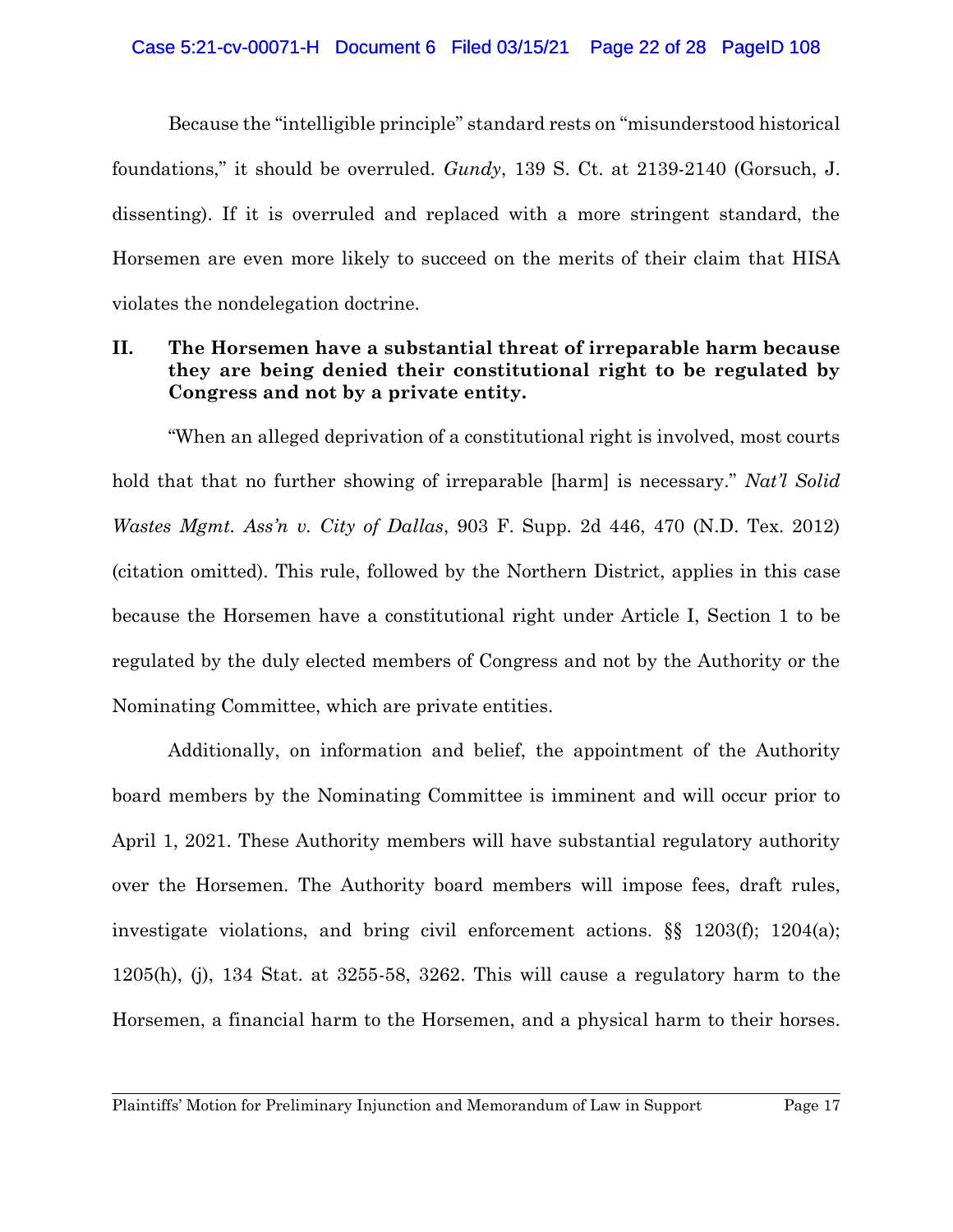#### Case 5:21-cv-00071-H Document 6 Filed 03/15/21 Page 23 of 28 PageID 109

Ostensibly, the Authority's purpose is to develop and implement a racetrack safety program and a horseracing anti-doping and medication control program. § 1203(a), 134 Stat. at 3253. But allowing a small number of participants in the horseracing industry to regulate the vast majority of the industry will harm thousands of horsemen and drive many of them out of business.

HISA will artificially increase the costs and fees of participation in the industry and will eliminate the use of therapeutic medication prescribed by veterinarians for the health and safety of horses. HISA prohibits all therapeutic medicines from being administered to racehorses within 48 hours of their next race even if they are otherwise permitted and have been prescribed by a veterinarian. § 1206(d), 134 Stat. at 3265. This prohibition begins on the effective date of the Act, July 1, 2022, without any further action from Defendants. §1202(14) 134 Stat. at 3253. Because of this Act, some of the Horsemen's horses will be injured because they need therapeutic drugs to race. The internal bleeding that can occur in some of these horses without the necessary drugs will even cause some of them to die. In addition to the constitutional violation and financial harm, this loss of precious life and health constitutes irreparable harm.

## **III. The threatened injury to the Horsemen outweighs any harm that will result if the injunction is granted because the only harm is the status quo that has existed for over 125 years.**

When the threatened injury is loss of a constitutional right, as it is in this case, that injury is substantial. *See, e.g., Nat'l Fed'n of Indep. Bus. v. Perez*, No. 5:16-cv-

Plaintiffs' Motion for Preliminary Injunction and Memorandum of Law in Support Page 18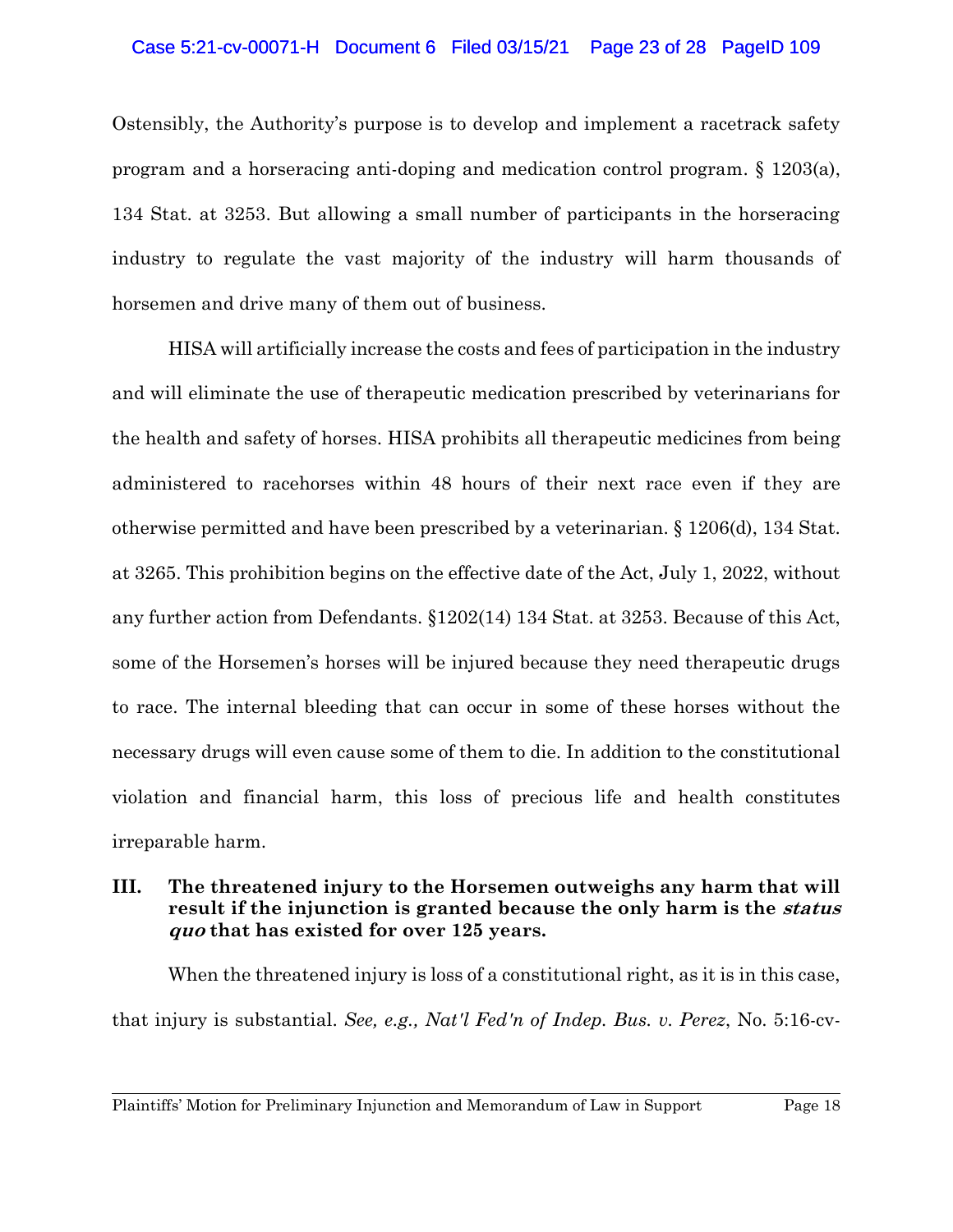#### Case 5:21-cv-00071-H Document 6 Filed 03/15/21 Page 24 of 28 PageID 110

00066-C, 2016 WL 3766121, at \*39, 2016 U.S. Dist. LEXIS 89694, at \*125 (N.D. Tex. June 27, 2016). (Cummings, J.) (entering nationwide injunction against the Department of Labor's interpretation of the "Advice" Exemption in Section 203(c) of the Labor Management Reporting and Disclosure Act" and citing *Elrod v. Burns*, 427 U.S. 347, 373 (1976)). On the other side of the scale, there is no harm in delaying implementation of a law when that law is invalid. No. 5:16-cv-00066-C, 2016 WL 3766121 at \*45, U.S. Dist. LEXIS 89694 at \*127. Because Plaintiffs have shown a likelihood of success on the merits that HISA is unconstitutional, no harm will result in delaying its implementation.

Furthermore, the threatened injury of loss of a constitutional right outweighs any harm that will result from an injunction that asks only to "continue[ ] the status quo." *Jackson Women's Health Org. v. Currier*, 940 F. Supp. 2d 416, 424 (S.D. Miss. 2013). In this instance, the status quo requested by Plaintiffs is the highly developed regulation of the horseracing industry by state racing commissions, which have existed for over 125 years. *See, e.g.,* Percy-Gray Racing Law, 1895 N.Y. Laws, Ch. 570. No harm will result by keeping this system in place preliminarily. *See Nat'l Fed'n of Indep. Bus.*, 2016 WL 3766121 at \*45, 2016 U.S. Dist. LEXIS 89694, at \*127 (When the status quo has been in place for decades, no harm results from a preliminary injunction.).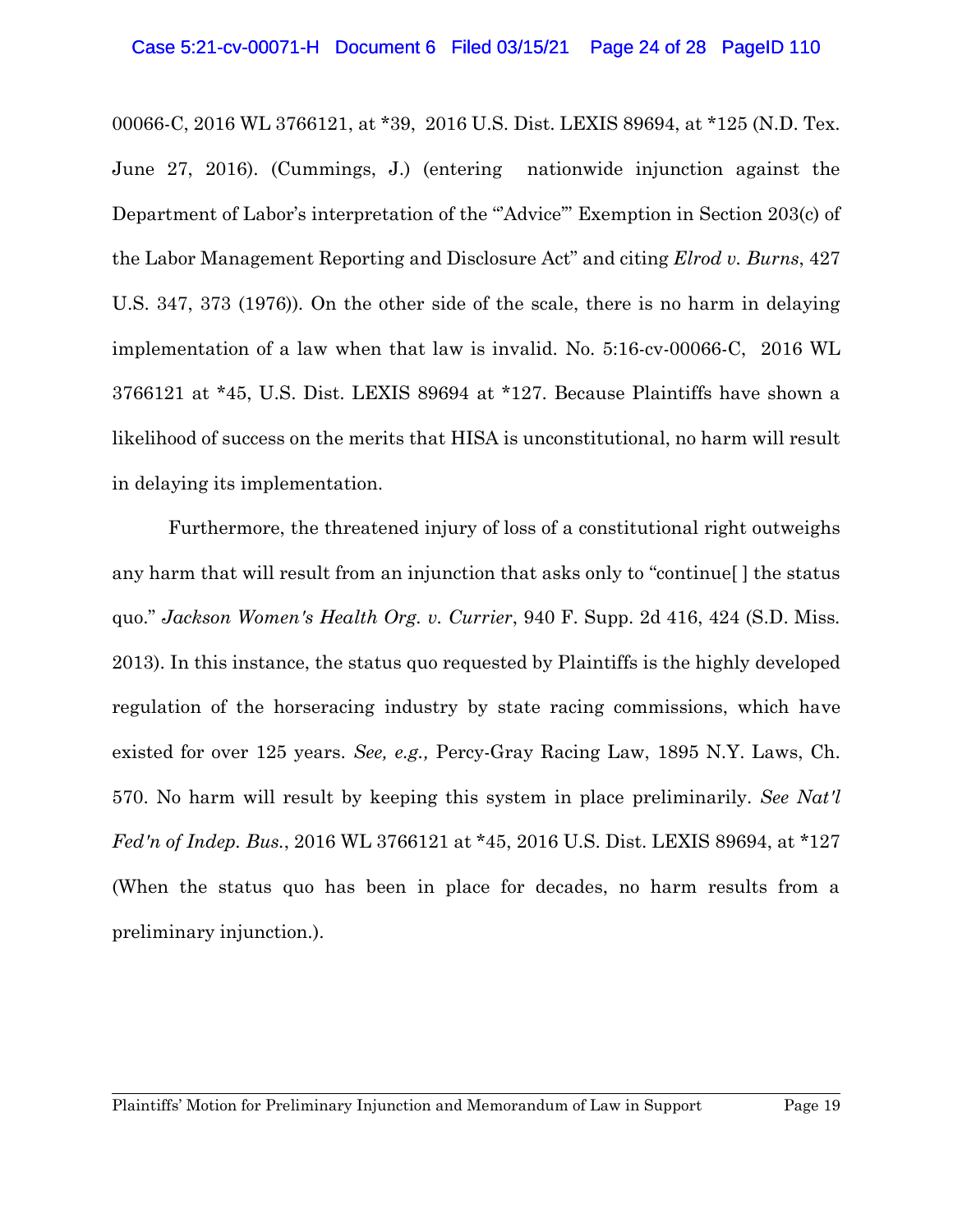## **IV. The grant of an injunction is in the public interest because upholding the Constitution is always in the public interest and because the FTC will not waste valuable resources enforcing an unconstitutional law.**

The grant of an injunction is in the public interest because "[i]t is always in the public interest to prevent the violation of a party's constitutional rights." *Jackson Women's Health Org. v. Currier*, 760 F.3d 448, 458 n.9 (5th Cir. 2014).

Furthermore, it is in the public interest that the FTC not waste its valuable resources in an effort to develop expertise in a new area of law in which it has no experience and which is likely to be found unconstitutional. The FTC's "unique dual mission [is] to protect consumers and promote competition."<sup>4</sup> "The FTC protects consumers by stopping unfair, deceptive[,] or fraudulent practices in the marketplace." *Id*. The FTC promotes competition "[b]y enforcing antitrust laws." *Id*. Because the FTC has no experience regulating the horseracing industry, it will require considerable resources to develop expertise in the field. These considerable resources will take away from its ability to stop unfair, deceptive, or fraudulent practices in the marketplace and to enforce antitrust laws. Therefore, granting an injunction in this case is in the public interest, so the FTC will not waste valuable public resources developing expertise in a law which is likely to be found unconstitutional.

<sup>&</sup>lt;sup>4</sup> FTC, What We Do, available at https://www.ftc.gov/about-ftc/what-we-do (retrieved Feb. 19, 2021).

Plaintiffs' Motion for Preliminary Injunction and Memorandum of Law in Support Page 20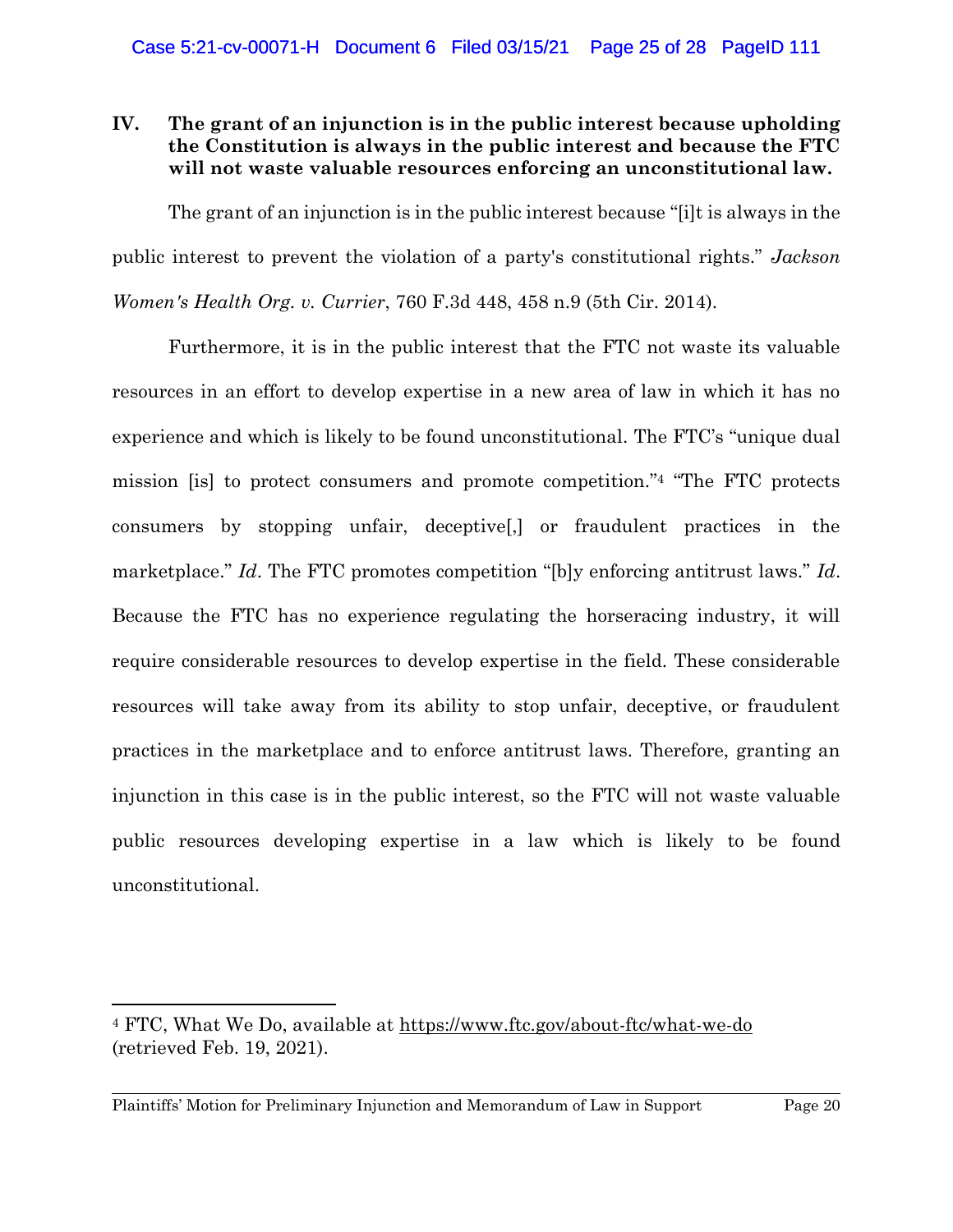## **CONCLUSION**

The Horsemen request that this Court enjoin the Nominating Committee members from nominating the members of the Board of the Authority. In addition, the Horsemen request that this Court enjoin all Defendants from implementing HISA. For the foregoing reasons, the Motion for Preliminary injunction should be granted.

Dated: March 15, 2021

Respectfully Submitted,

*/s/ Fernando M. Bustos* Fernando M. Bustos (Texas Bar. No. 24001819) Bustos Law Firm, P.C. 1001 Main Street, Suite 501 Lubbock, Texas 79408 Telephone (806) 780-3976 fbustos@bustoslawfirm.com

Brian K. Kelsey*, Pro Hac Vice forthcoming* Jeffrey D. Jennings*, Pro Hac Vice forthcoming* Reilly Stephens*, Pro Hac Vice forthcoming* Liberty Justice Center 208 South LaSalle Street, Suite 1690 Chicago, Illinois 60604 Telephone (312) 637-2280 bkelsey@libertyjusticecenter.org jjennings@libertyjusticecenter.org rstephens@libertyjusticecenter.org

*Attorneys for Plaintiffs*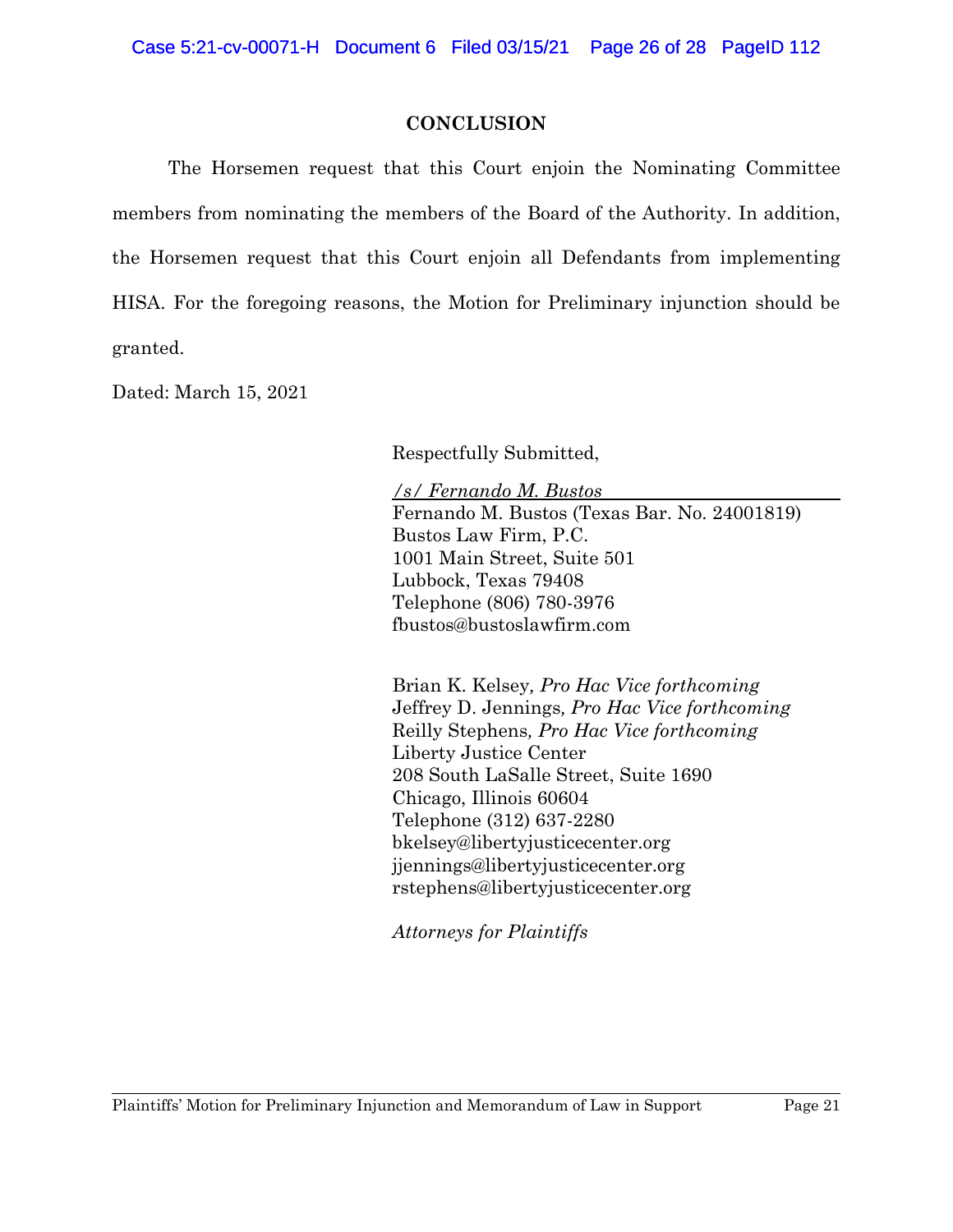## **CERTIFICATE OF CONFERENCE**

A conference was not held regarding this Motion because the Complaint has not been served yet, and no opposing counsel has made an appearance in the case. Accordingly, under Local Rule 7.1(b)(3), it is presumed that Defendants oppose this motion.

*/s/ Fernando M. Bustos*